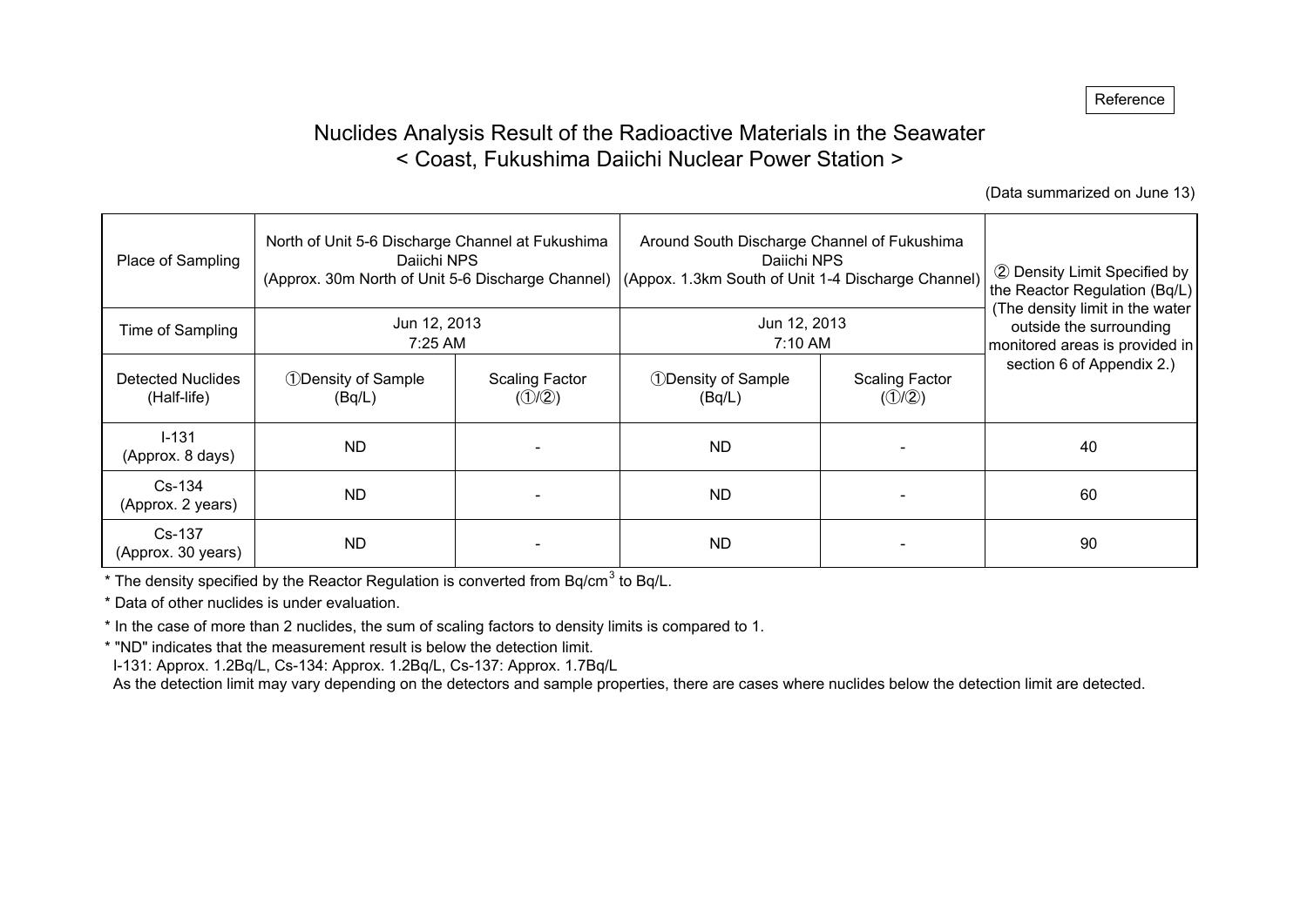# Nuclides Analysis Result of the Radioactive Materials in the Seawater < Coast, Fukushima Daiichi Nuclear Power Station, Remeasurement 1/2>

(Data summarized on June 13)

| Place of Sampling                | North of Unit 5-6 Discharge Channel at Fukushima<br>Daiichi NPS                                |      | Around South Discharge Channel of Fukushima<br>Daiichi NPS<br>(Approx. 30m North of Unit 5-6 Discharge Channel) (Appox. 1.3km South of Unit 1-4 Discharge Channel) | 2 Density Limit Specified by<br>the Reactor Regulation (Bq/L) |                                                                                              |
|----------------------------------|------------------------------------------------------------------------------------------------|------|--------------------------------------------------------------------------------------------------------------------------------------------------------------------|---------------------------------------------------------------|----------------------------------------------------------------------------------------------|
| Time of Sampling                 | May 6, 2013<br>6:50 AM                                                                         |      | May 6, 2013<br>7:20 AM                                                                                                                                             |                                                               | (The density limit in the water<br>outside the surrounding<br>monitored areas is provided in |
| Detected Nuclides<br>(Half-life) | <b><i><u>DDensity of Sample</u></i></b><br><b>Scaling Factor</b><br>$(\mathbb{O}/2)$<br>(Bq/L) |      | <b>1</b> Density of Sample<br>(Bq/L)                                                                                                                               | <b>Scaling Factor</b><br>$(\mathbb{O}/2)$                     | section 6 of Appendix 2.)                                                                    |
| $Cs-134$<br>(Approx. 2 years)    | 0.60                                                                                           | 0.01 | 0.25                                                                                                                                                               | 0.00                                                          | 60                                                                                           |
| Cs-137<br>(Approx. 30 years)     | 1.2                                                                                            | 0.01 | 0.45                                                                                                                                                               | 0.01                                                          | 90                                                                                           |

\* The density specified by the Reactor Regulation is converted from Bq/cm<sup>3</sup> to Bq/L.

\* In the case of more than 2 nuclides, the sum of scaling factors to density limits is compared to 1.

\* Analysis results by detail analysis (Phosphomolybdic acid ammonium adsorption sampling method) are noted.

\* Analyzed by: Tokyo Electric Power Environmental Engineering Co., Inc.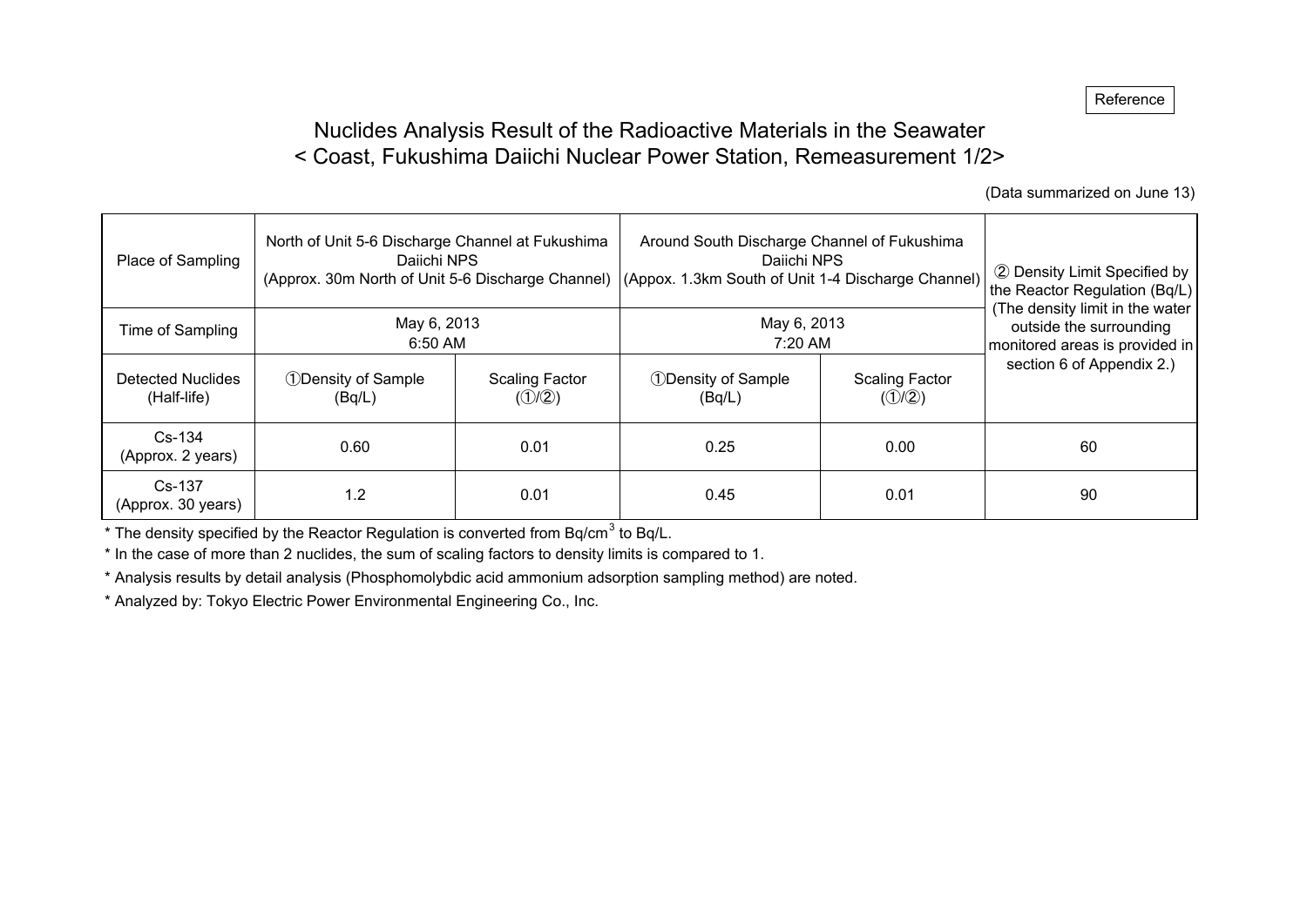# Nuclides Analysis Result of the Radioactive Materials in the Seawater < Coast, Fukushima Daiichi Nuclear Power Station, Remeasurement 2/2>

(Data summarized on June 13)

| Place of Sampling                | North of Unit 5-6 Discharge Channel at Fukushima<br>Daiichi NPS<br>(Approx. 30m North of Unit 5-6 Discharge Channel) |      |                                      | Around South Discharge Channel of Fukushima<br>Daiichi NPS<br>(Appox. 1.3km South of Unit 1-4 Discharge Channel) |                                                                                              |  |  |  |  |
|----------------------------------|----------------------------------------------------------------------------------------------------------------------|------|--------------------------------------|------------------------------------------------------------------------------------------------------------------|----------------------------------------------------------------------------------------------|--|--|--|--|
| Time of Sampling                 | May 13, 2013<br>6:15 AM                                                                                              |      | May 13, 2013<br>7:15 AM              |                                                                                                                  | (The density limit in the water<br>outside the surrounding<br>monitored areas is provided in |  |  |  |  |
| Detected Nuclides<br>(Half-life) | <b>1</b> Density of Sample<br>Scaling Factor<br>$(\mathbb{O}/2)$<br>(Bq/L)                                           |      | <b>1</b> Density of Sample<br>(Bq/L) | <b>Scaling Factor</b><br>$(\mathbb{O}/2)$                                                                        | section 6 of Appendix 2.)                                                                    |  |  |  |  |
| $Cs-134$<br>(Approx. 2 years)    | 0.28                                                                                                                 | 0.00 | 0.33                                 | 0.01                                                                                                             | 60                                                                                           |  |  |  |  |
| $Cs-137$<br>(Approx. 30 years)   | 0.58                                                                                                                 | 0.01 | 0.66                                 | 0.01                                                                                                             | 90                                                                                           |  |  |  |  |

\* The density specified by the Reactor Regulation is converted from Bq/cm<sup>3</sup> to Bq/L.

\* In the case of more than 2 nuclides, the sum of scaling factors to density limits is compared to 1.

\* Analysis results by detail analysis (Phosphomolybdic acid ammonium adsorption sampling method) are noted.

\* Analyzed by: Tokyo Electric Power Environmental Engineering Co., Inc.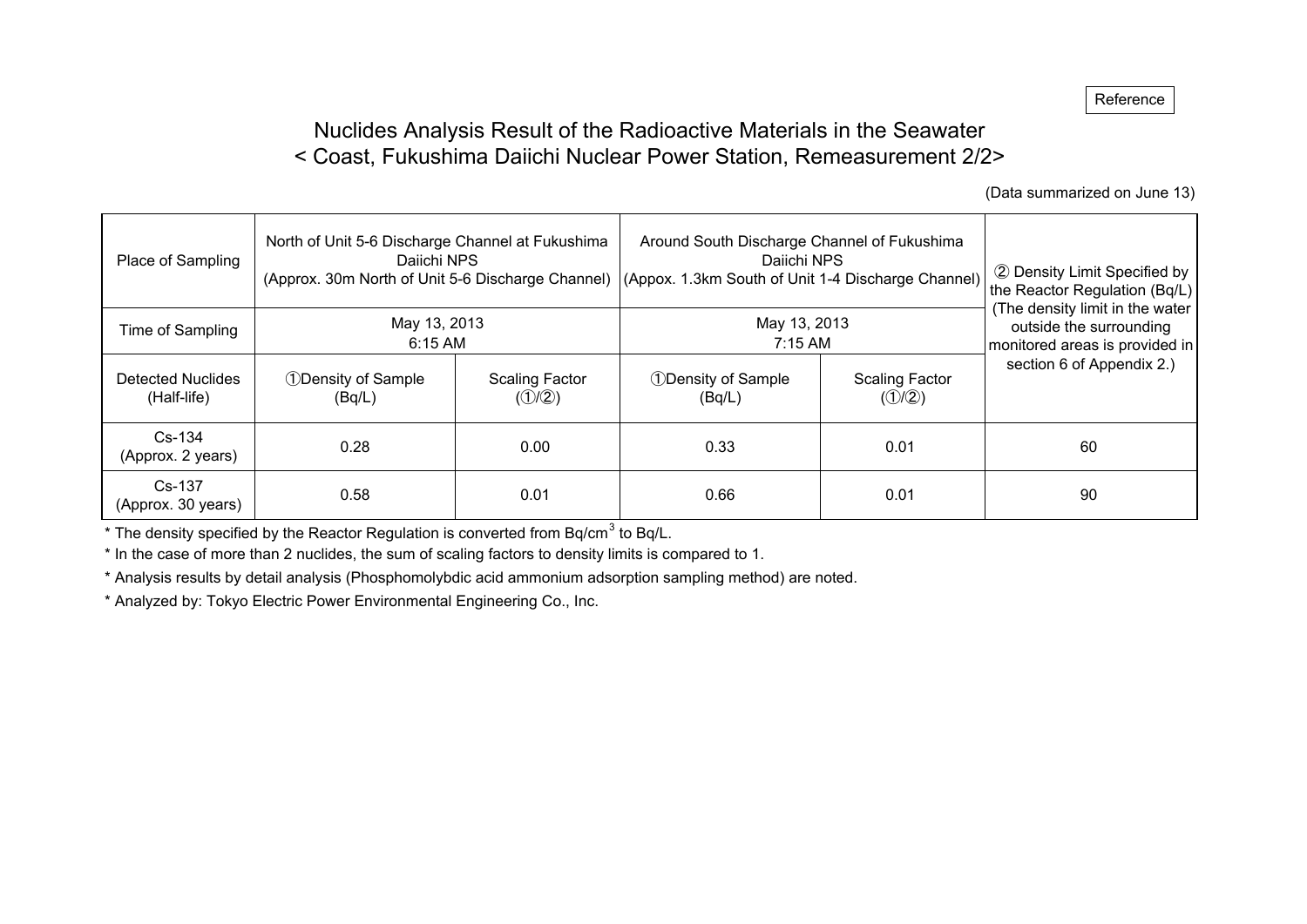# Nuclides Analysis Result of the Radioactive Materials in the Seawater < Coast, Fukushima Daini Nuclear Power Station 1/2>

(Data summarized on June 13)

| Place of Sampling                | 2F Around the North Discharge Channel<br>(Around Unit 3-4 Discharge Channel)<br>(Approx. 10km from 1F) |                                           | Around the North Side of Asamigawa<br>(Approx. 11km South of Unit 1 & 2 Discharge<br>Channel)<br>(Approx. 23km from 1F) | 2 Density Limit Specified by<br>the Reactor Regulation (Bq/L) |                                                                                              |
|----------------------------------|--------------------------------------------------------------------------------------------------------|-------------------------------------------|-------------------------------------------------------------------------------------------------------------------------|---------------------------------------------------------------|----------------------------------------------------------------------------------------------|
| Time of Sampling                 | May 7, 2013<br>9:40 AM                                                                                 |                                           | May 7, 2013<br>7:30 AM                                                                                                  |                                                               | (The density limit in the water<br>outside the surrounding<br>monitored areas is provided in |
| Detected Nuclides<br>(Half-life) | <b>1</b> Density of Sample<br>(Bq/L)                                                                   | <b>Scaling Factor</b><br>$(\mathbb{O}/2)$ |                                                                                                                         | <b>Scaling Factor</b><br>$(\mathbb{O}/2)$                     | section 6 of Appendix 2.)                                                                    |
| $Cs-134$<br>(Approx. 2 years)    | 0.069                                                                                                  | 0.00                                      | 0.052                                                                                                                   | 0.00                                                          | 60                                                                                           |
| $Cs-137$<br>(Approx. 30 years)   | 0.16<br>0.00                                                                                           |                                           | 0.095                                                                                                                   | 0.00                                                          | 90                                                                                           |

 $*$  The density specified by the Reactor Regulation is converted from Bq/cm<sup>3</sup> to Bq/L.

\* Data of other nuclides is under evaluation.

\* In the case of more than 2 nuclides, the sum of scaling factors to density limits is compared to 1.

\* Analysis results by detail analysis (Phosphomolybdic acid ammonium adsorption sampling method) are noted. Analyzed by Tokyo Electric Power Environmental Engineering Co., Inc.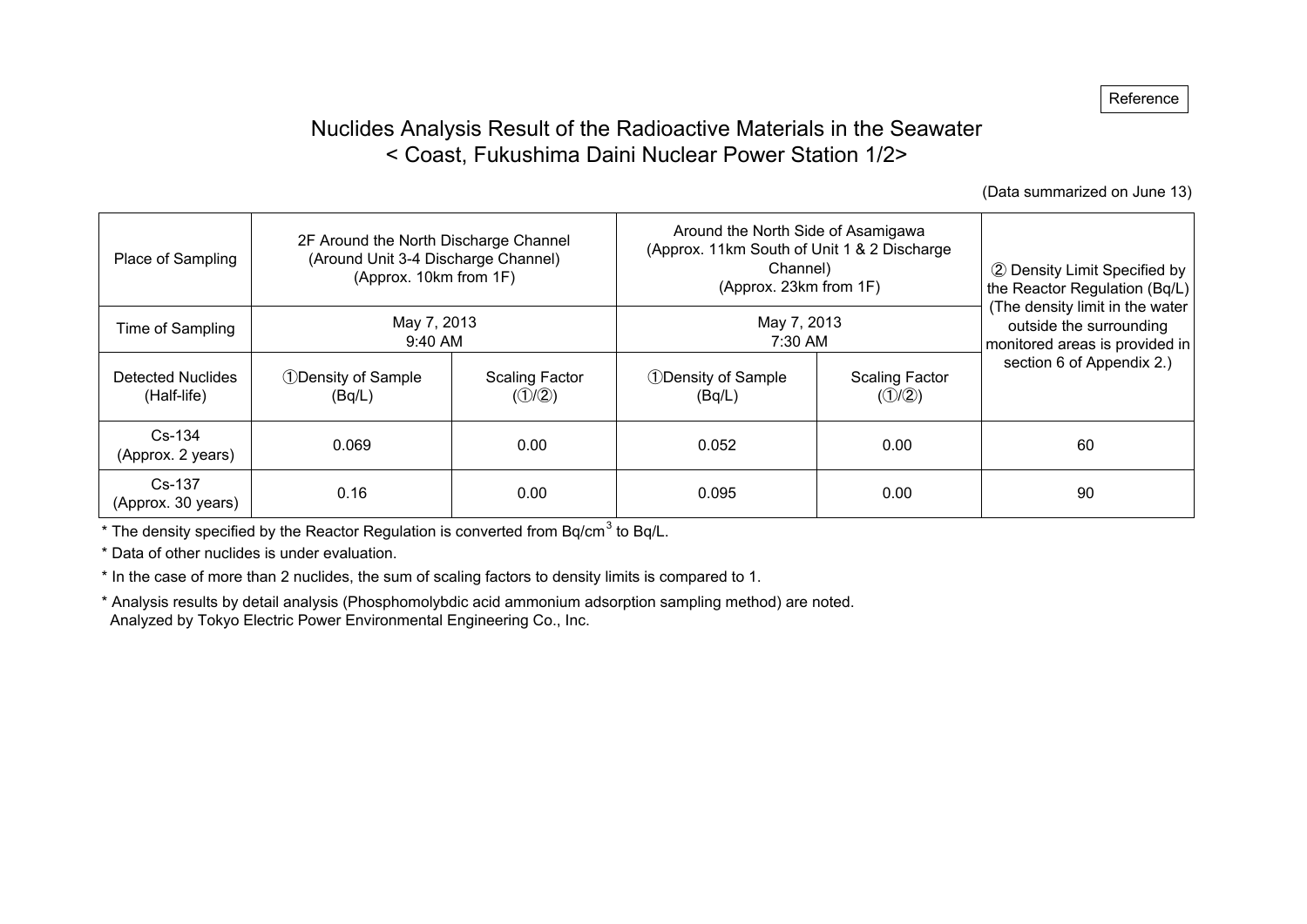# Nuclides Analysis Result of the Radioactive Materials in the Seawater < Coast, Fukushima Daini Nuclear Power Station 2/2>

(Data summarized on June 13)

| Place of Sampling                | 2F Around the North Discharge Channel<br>(Around Unit 3-4 Discharge Channel)<br>(Approx. 10km from 1F) |                                           | Around the North Side of Asamigawa<br>(Approx. 11km South of Unit 1 & 2 Discharge<br>Channel)<br>(Approx. 23km from 1F) | 2 Density Limit Specified by<br>the Reactor Regulation (Bq/L) |                                                                                              |
|----------------------------------|--------------------------------------------------------------------------------------------------------|-------------------------------------------|-------------------------------------------------------------------------------------------------------------------------|---------------------------------------------------------------|----------------------------------------------------------------------------------------------|
| Time of Sampling                 | May 14, 2013<br>10:10 AM                                                                               |                                           | May 14, 2013<br>7:20 AM                                                                                                 |                                                               | (The density limit in the water<br>outside the surrounding<br>monitored areas is provided in |
| Detected Nuclides<br>(Half-life) | <b><i>ODensity of Sample</i></b><br>(Bq/L)                                                             | <b>Scaling Factor</b><br>$(\mathbb{O}/2)$ | <b>1</b> Density of Sample<br>(Bq/L)                                                                                    | Scaling Factor<br>(①/2)                                       | section 6 of Appendix 2.)                                                                    |
| $Cs-134$<br>(Approx. 2 years)    | 0.10                                                                                                   | 0.00                                      | 0.044                                                                                                                   | 0.00                                                          | 60                                                                                           |
| $Cs-137$<br>(Approx. 30 years)   | 0.19<br>0.00                                                                                           |                                           | 0.090                                                                                                                   | 0.00                                                          | 90                                                                                           |

 $*$  The density specified by the Reactor Regulation is converted from Bq/cm<sup>3</sup> to Bq/L.

\* Data of other nuclides is under evaluation.

\* In the case of more than 2 nuclides, the sum of scaling factors to density limits is compared to 1.

\* Analysis results by detail analysis (Phosphomolybdic acid ammonium adsorption sampling method) are noted. Analyzed by Tokyo Electric Power Environmental Engineering Co., Inc.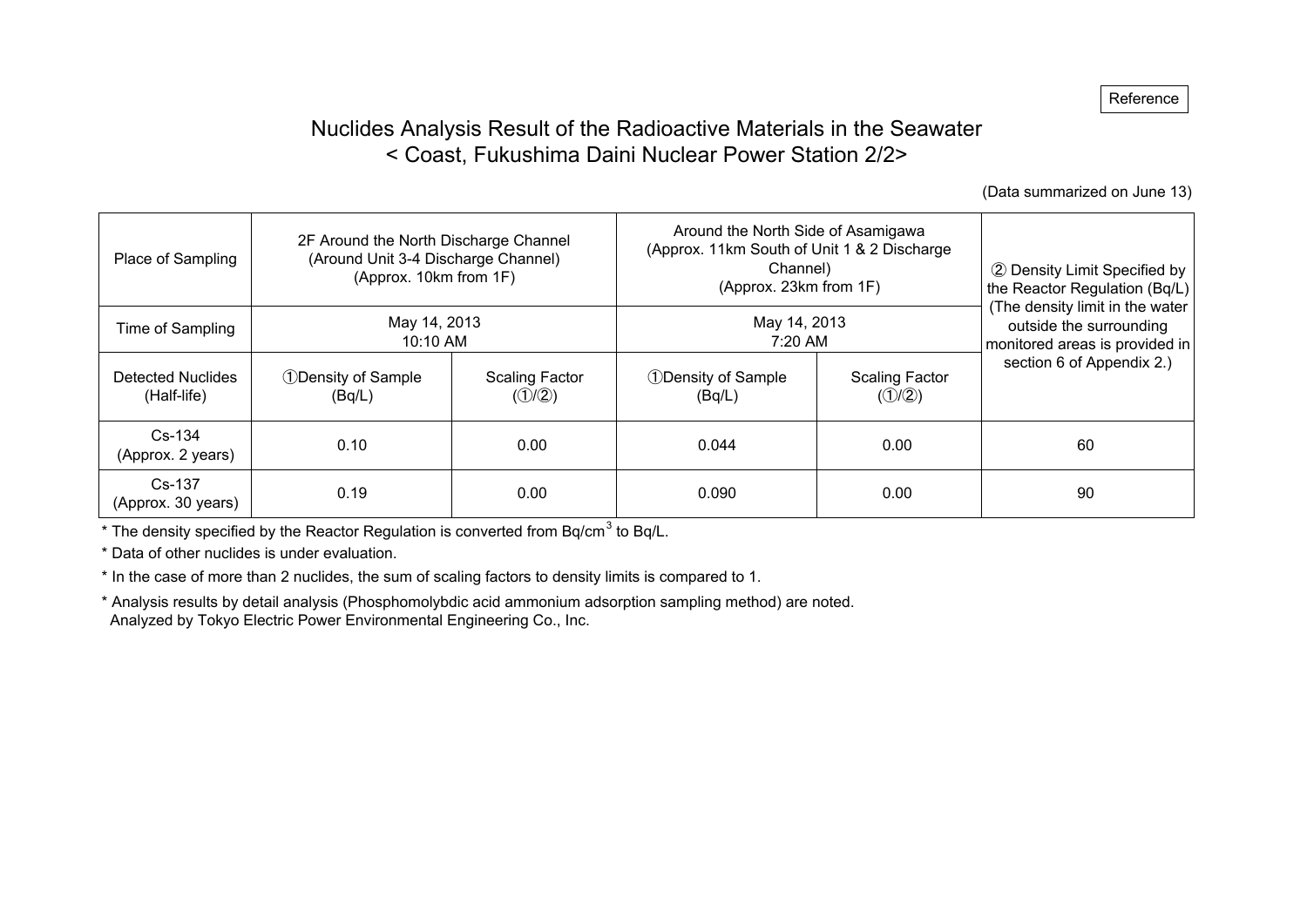### Nuclides Analysis Result of Radioactive Materials in the Seawater < Offshore 1/2>

(Data summarized on June 13)

| Place of Sampling<br>(Place No.) |                                    |                                       | 3km Offshore of Odaka Ward (T-14)       | $*1$                                           | *2<br>3km Offshore of Ukedo River (T-D1) |                                                |                                 | $*2$<br>3km Offshore of Ukedo River (T-D1)       |                                 |                                       |                                         | 2 Density Limit<br>Specified by the<br><b>Reactor Regulation</b> |                                                                         |
|----------------------------------|------------------------------------|---------------------------------------|-----------------------------------------|------------------------------------------------|------------------------------------------|------------------------------------------------|---------------------------------|--------------------------------------------------|---------------------------------|---------------------------------------|-----------------------------------------|------------------------------------------------------------------|-------------------------------------------------------------------------|
|                                  | Upper Layer                        |                                       | Lower Layer                             |                                                | Upper Layer                              |                                                | Lower Layer                     |                                                  | Upper Layer                     |                                       | Lower Layer                             |                                                                  | (Bq/L)                                                                  |
| Time of Sampling                 | May 2, 2013<br>$8:12 \, \text{AM}$ |                                       | May 2, 2013<br>8:12 AM                  |                                                | May 7, 2013<br>9:46 AM                   |                                                | May 7, 2013<br>$9:46$ AM        |                                                  | May 14, 2013<br>$9:27$ AM       |                                       | May 14, 2013<br>9:27 AM                 |                                                                  | (The density limit in the<br>water outside the<br>surrounding monitored |
| Detected Nuclides<br>(Half-life) | 1Density of<br>Sample<br>(Bq/L)    | Scaling<br>Factor<br>$(\mathbb{O}/2)$ | <b>1</b> Density of<br>Sample<br>(Bq/L) | Scaling<br>Factor<br>$(\mathbb{O}/\mathbb{Q})$ | 1Density of<br>Sample<br>(Bq/L)          | Scaling<br>Factor<br>$(\mathbb{O}/\mathbb{Q})$ | 1Density of<br>Sample<br>(Bq/L) | Scaling<br>Factor<br>$(\mathcal{D}/\mathcal{D})$ | 1Density of<br>Sample<br>(Bq/L) | Scaling<br>Factor<br>$(\mathbb{O}/2)$ | <b>1</b> Density of<br>Sample<br>(Bq/L) | Scaling<br>Factor<br>$(\mathcal{D}/\mathcal{D})$                 | areas is provided in<br>section 6 of Appendix<br>2.)                    |
| Cs-134<br>(Approx. 2 years)      | 0.019                              | 0.00                                  | 0.017                                   | 0.00                                           | 0.017                                    | 0.00                                           | 0.021                           | 0.00                                             | 0.061                           | 0.00                                  | 0.025                                   | 0.00                                                             | 60                                                                      |
| Cs-137<br>(Approx. 30 years)     | 0.039                              | 0.00                                  | 0.033                                   | 0.00                                           | 0.039                                    | 0.00                                           | 0.037                           | 0.00                                             | 0.13                            | 0.00                                  | 0.055                                   | 0.00                                                             | 90                                                                      |

| Place of Sampling<br>(Place No.)        | Upper Layer                     |                                                | 3km Offshore of Fukushima Daiichi NPS (T-D5)<br>Lower Layer | $*2$                                             | Upper Layer                      |                                                | 3km Offshore of Fukushima Daiichi NPS (T-D5)<br>Lower Layer | $*_{2}$                                          |                                         | $*2$<br>3km Offshore of Fukushima Daini NPS (T-D9)<br>Upper Layer<br>Lower Layer |                                         |                                                | 2 Density Limit<br>Specified by the<br><b>Reactor Regulation</b><br>(Bq/L) |
|-----------------------------------------|---------------------------------|------------------------------------------------|-------------------------------------------------------------|--------------------------------------------------|----------------------------------|------------------------------------------------|-------------------------------------------------------------|--------------------------------------------------|-----------------------------------------|----------------------------------------------------------------------------------|-----------------------------------------|------------------------------------------------|----------------------------------------------------------------------------|
| Time of Sampling                        | May 7, 2013<br>10:21 AM         |                                                | May 7, 2013<br>10:21 AM                                     |                                                  | May 14, 2013<br>10:35 AM         |                                                | May 14, 2013<br>10:35 AM                                    |                                                  | May 8, 2013<br>8:59 AM                  |                                                                                  | May 8, 2013<br>8:59 AM                  |                                                | (The density limit in the<br>water outside the<br>surrounding monitored    |
| <b>Detected Nuclides</b><br>(Half-life) | 1Density of<br>Sample<br>(Bq/L) | Scaling<br>Factor<br>$(\mathbb{O}/\mathbb{Q})$ | 1Density of<br>Sample<br>(Bq/L)                             | Scaling<br>Factor<br>$(\mathcal{D}/\mathcal{D})$ | 10Density of<br>Sample<br>(Bq/L) | Scaling<br>Factor<br>$(\mathbb{O}/\mathbb{Q})$ | <b><i><u>DDensity</u></i></b> of<br>Sample<br>(Bq/L)        | Scaling<br>Factor<br>$(\mathcal{D}/\mathcal{D})$ | <b>1</b> Density of<br>Sample<br>(Bq/L) | Scaling<br>Factor<br>$(\mathbb{O}/\mathbb{Q})$                                   | <b>1</b> Density of<br>Sample<br>(Bq/L) | Scaling<br>Factor<br>$(\mathbb{O}/\mathbb{Q})$ | areas is provided in<br>section 6 of Appendix<br>2.)                       |
| Cs-134<br>(Approx. 2 years)             | 0.014                           | 0.00                                           | 0.016                                                       | 0.00                                             | 0.026                            | 0.00                                           | 0.024                                                       | 0.00                                             | 0.019                                   | 0.00                                                                             | 0.025                                   | 0.00                                           | 60                                                                         |
| Cs-137<br>(Approx. 30 years)            | 0.032                           | 0.00                                           | 0.028                                                       | 0.00                                             | 0.053                            | 0.00                                           | 0.045                                                       | 0.00                                             | 0.041                                   | 0.00                                                                             | 0.045                                   | 0.00                                           | 90                                                                         |

\* The density specified by the Reactor Regulation is converted from Bq/cm<sup>3</sup> to Bq/L.

\* In the case of more than 2 nuclides, the sum of scaling factors to density limits is compared to 1.

\* Analysis results by detail analysis (Phosphomolybdic acid ammonium adsorption sampling method) are noted. (since May 14, 2012)

\* Analyzed by: \*1 THE GENERAL ENVIRONMENTAL TECHNOS Co., LTD., \*2 Tokyo Electric Power Environmental Engineering Co., Inc.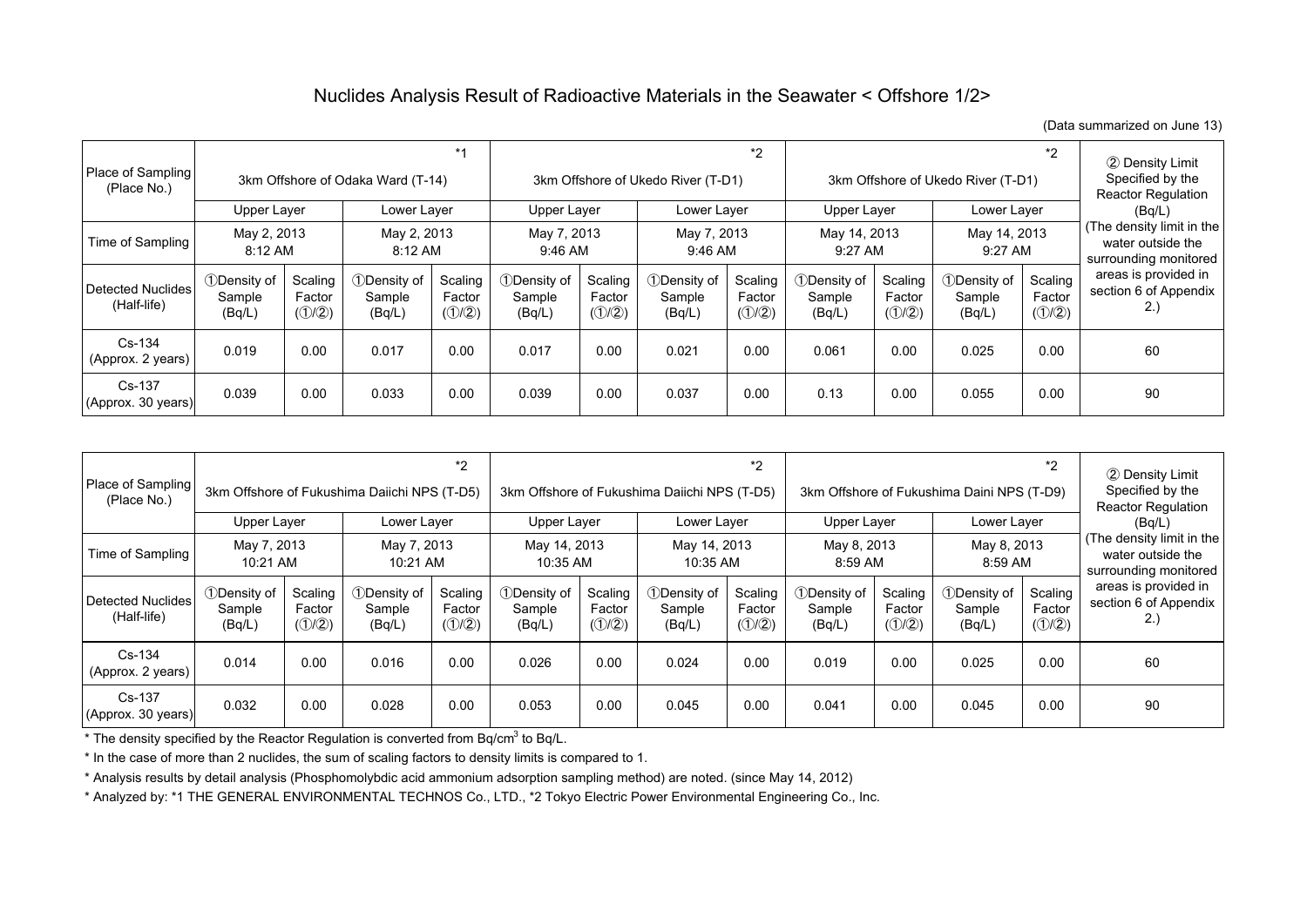## Nuclides Analysis Result of Radioactive Materials in the Seawater < Offshore 2/2>

(Data summarized on June 13)

| Place of Sampling<br>(Place No.) |                                 |                                                | 3km Offshore of Fukushima Daini NPS (T-D9) | $*2$                                           |                                 |                                                | $*1$<br>15km Offshore of Fukushima Daiichi NPS (T-5) |                                                  |                                 |                                       | $*1$<br>3km Offshore of Iwasawa Shore (T-11) |                                                  |                                                                         |
|----------------------------------|---------------------------------|------------------------------------------------|--------------------------------------------|------------------------------------------------|---------------------------------|------------------------------------------------|------------------------------------------------------|--------------------------------------------------|---------------------------------|---------------------------------------|----------------------------------------------|--------------------------------------------------|-------------------------------------------------------------------------|
|                                  | Upper Layer                     |                                                | Lower Layer                                |                                                | Upper Layer                     |                                                | Lower Layer                                          |                                                  | Upper Layer                     |                                       | Lower Layer                                  |                                                  | (Bq/L)                                                                  |
| Time of Sampling                 | May 15, 2013<br>8:44 AM         |                                                | May 15, 2013<br>8:44 AM                    |                                                | May 2, 2013<br>7:57 AM          |                                                | May 2, 2013<br>7:57 AM                               |                                                  | May 2, 2013<br>9:09 AM          |                                       | May 2, 2013<br>9:09 AM                       |                                                  | (The density limit in the<br>water outside the<br>surrounding monitored |
| Detected Nuclides<br>(Half-life) | 1Density of<br>Sample<br>(Bq/L) | Scaling<br>Factor<br>$(\mathbb{O}/\mathbb{Q})$ | 1Density of<br>Sample<br>(Bq/L)            | Scaling<br>Factor<br>$(\mathbb{O}/\mathbb{Q})$ | 1Density of<br>Sample<br>(Bq/L) | Scaling<br>Factor<br>$(\mathbb{O}/\mathbb{Q})$ | <b>1</b> Density of<br>Sample<br>(Bq/L)              | Scaling<br>Factor<br>$(\mathcal{D}/\mathcal{D})$ | 1Density of<br>Sample<br>(Bq/L) | Scaling<br>Factor<br>$(\mathbb{O}/2)$ | 1Density of<br>Sample<br>(Bq/L)              | Scaling<br>Factor<br>$(\mathcal{D}/\mathcal{D})$ | areas is provided in<br>section 6 of Appendix<br>2.)                    |
| Cs-134<br>(Approx. 2 years)      | 0.037                           | 0.00                                           | 0.025                                      | 0.00                                           | 0.0017                          | 0.00                                           | 0.0019                                               | 0.00                                             | 0.0095                          | 0.00                                  | 0.013                                        | 0.00                                             | 60                                                                      |
| $Cs-137$<br>(Approx. 30 years)   | 0.066                           | 0.00                                           | 0.058                                      | 0.00                                           | 0.0065                          | 0.00                                           | 0.0056                                               | 0.00                                             | 0.023                           | 0.00                                  | 0.028                                        | 0.00                                             | 90                                                                      |



\* The density specified by the Reactor Regulation is converted from Bq/cm<sup>3</sup> to Bq/L.

\* In the case of more than 2 nuclides, the sum of scaling factors to density limits is compared to 1.

\* Analysis results by detail analysis (Phosphomolybdic acid ammonium adsorption sampling method) are noted.

\* Analyzed by: \*1 THE GENERAL ENVIRONMENTAL TECHNOS Co., LTD., \*2 Tokyo Electric Power Environmental Engineering Co., Inc.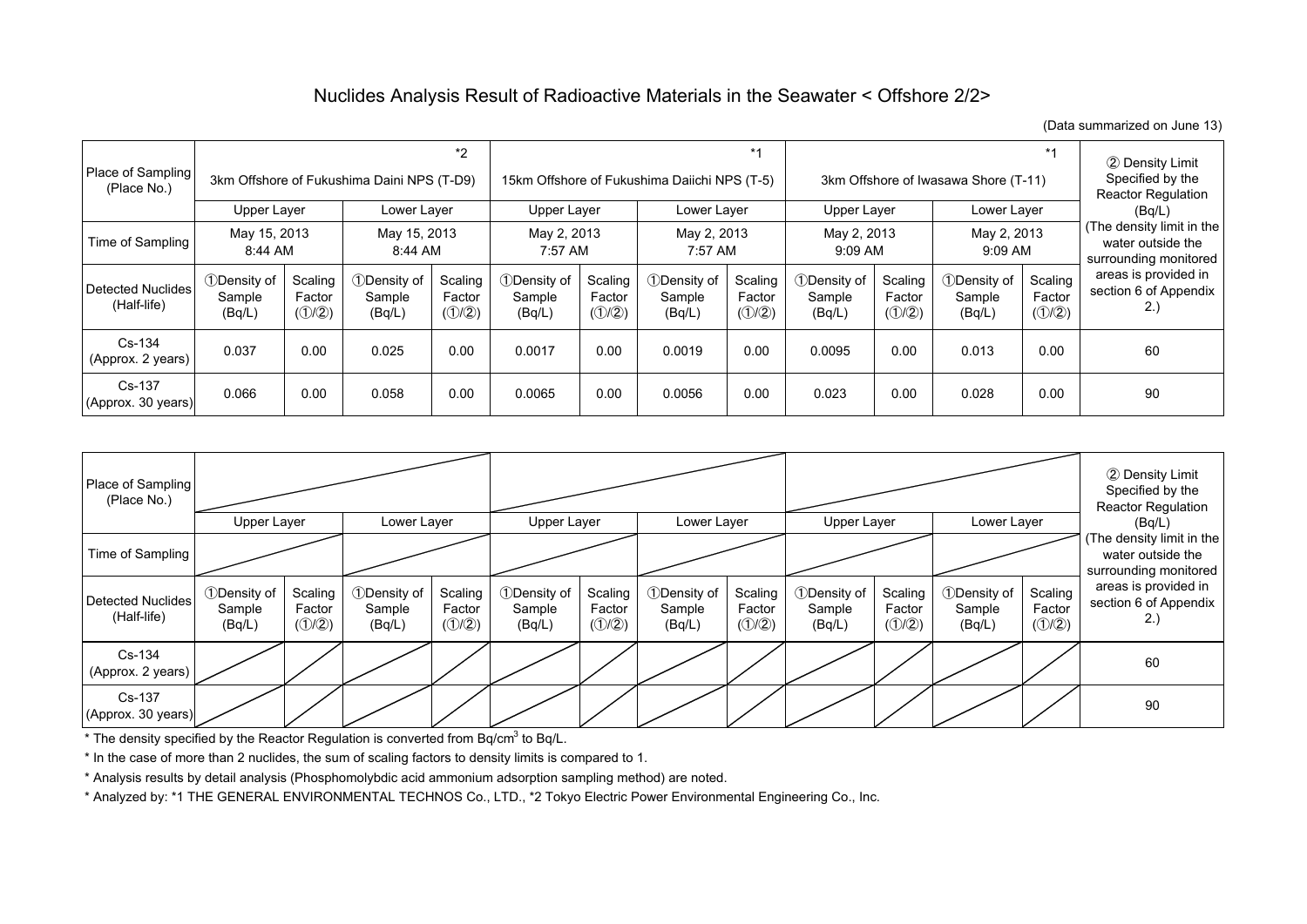## Analysis Result of Pu in the Seawater

#### 1. Measurement Result:

(単位:Bq/L)

| Place of Sampling                                                                                                                                | Date         | Pu-238                       | Pu-239+Pu-240                                                                   |
|--------------------------------------------------------------------------------------------------------------------------------------------------|--------------|------------------------------|---------------------------------------------------------------------------------|
| 1F, North of Unit 5-6 Discharge<br>Channel                                                                                                       | May 14, 2013 | N.D. $[<5.3 \times 10^{-6}]$ | $(8.1\pm2.0)\times10^{-6}$                                                      |
| 1F, Around South Discharge<br>Channel                                                                                                            | May 14, 2013 | N.D. $[<6.0 \times 10^{-6}]$ | $(8.9\pm2.3)\times10^{-6}$                                                      |
| 15km Offshore of Fukushima<br>Daiichi NPS, Upper Layer                                                                                           | May 2, 2013  | N.D. $[<5.9 \times 10^{-6}]$ | $(8.4\pm2.2)\times10^{-6}$                                                      |
| Around 3km Offshore of Ukedo<br>River, Upper Layer                                                                                               | May 7, 2013  | N.D. $[<6.9 \times 10^{-6}]$ | N.D. $[<6.6 \times 10^{-6}]$                                                    |
| 3km Offshore of Fukushima<br>Daiichi NPS, Upper Layer                                                                                            | May 2, 2013  | N.D. $[<5.4 \times 10^{-6}]$ | N.D. $[<5.6 \times 10^{-6}]$                                                    |
| 3km Offshore of Fukushima<br>Daini NPS, Upper Layer                                                                                              | May 8, 2013  | N.D. $[<5.5 \times 10^{-6}]$ | $(5.9\pm1.8)\times10^{-6}$                                                      |
| The range of the past measurement results obtained in the<br>ocean near Fukushima Daiichi and Daini Nuclear Power<br>Stations (FY2001 - FY2008)* |              |                              | $ND - 1.3 \times 10^{-5}$<br>$\mathbf{r}$ , and $\mathbf{r}$ , and $\mathbf{r}$ |

[] shows below the detection limit.

\*: Source "Report on the environmental radioactivity measurement around the Nuclear Power Plant (2008)", Committee on the safety technology of Nuclear Power Plants in Fukushima.

- 2. Analytical Institution: Japan Chemical Analysis Center
- 3. Evaluation:

Given that the density level of Pu-239+Pu-240 detected at 1F, North of Unit 5-6 Discharge Channel and 1F, Around South Discharge Channel on May 14, 15km Offshore of Fukushima Daiichi NPS, Upper Layer on May 2, 3km Offshore of Fukushima Daini NPS, Upper Layer on May 8 is within the range of the past density measurements conducted along the seacoasts of 1F and 2F, it cannot be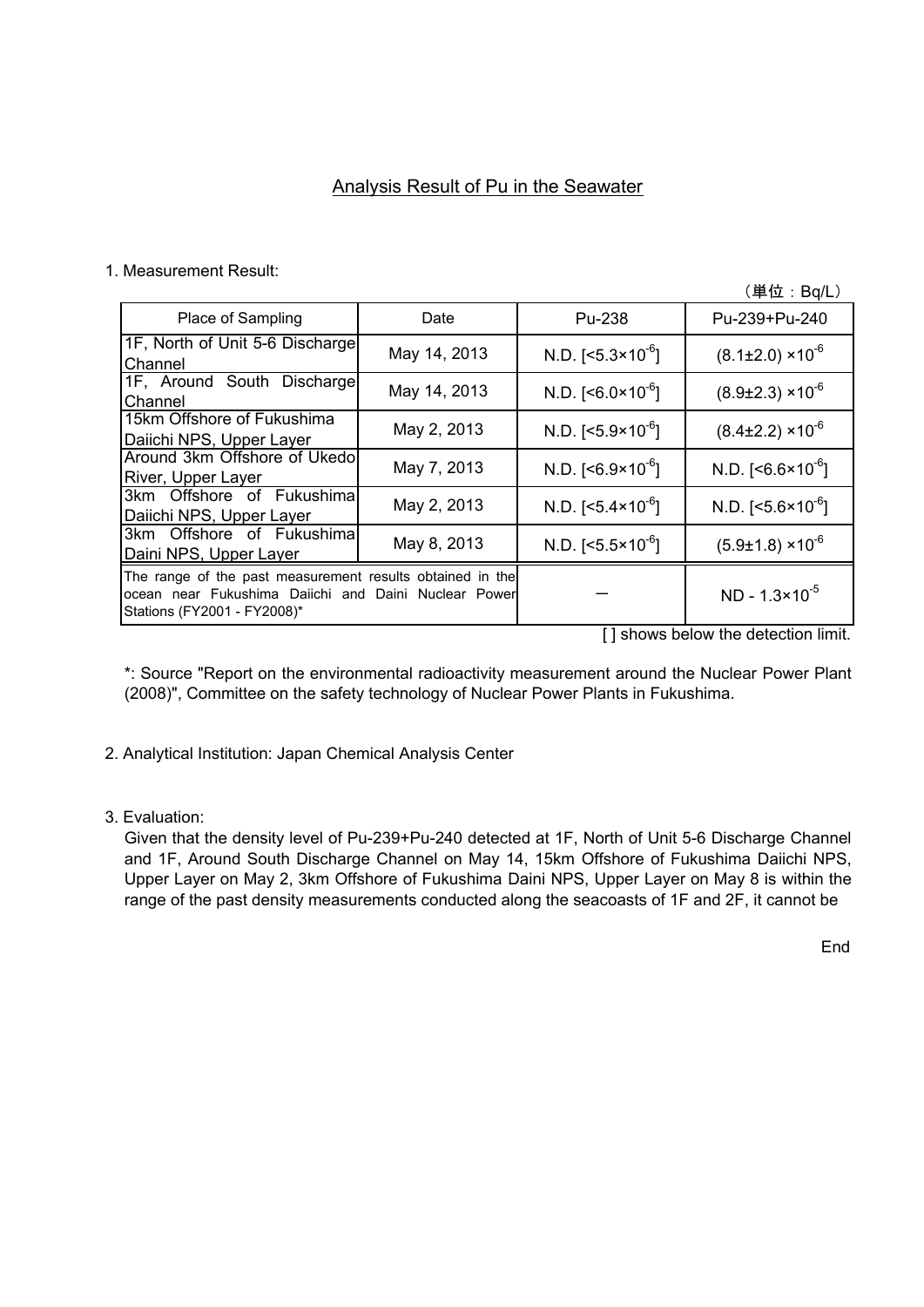# Nuclides Analysis Result of Radioactive Materials in the Seawater <1/3>

(Data summarized on June 13)

| Place of Sampling<br>(Place No.)        | 15km Offshore of Fukushima<br>Daiichi NPS (T-5) Upper Layer |                            | 3km Offshore of Ukedo River (T-<br>D1) Upper Layer |                            | 3km Offshore of Fukushima<br>Daiichi NPS (T-D5) Upper Layer |                            | 2 Density Limit Specified by<br>the Reactor Regulation (Bq/L)<br>(The density limit in the water |
|-----------------------------------------|-------------------------------------------------------------|----------------------------|----------------------------------------------------|----------------------------|-------------------------------------------------------------|----------------------------|--------------------------------------------------------------------------------------------------|
| Date of Sampling                        | May 2, 2013                                                 |                            | May 7, 2013                                        |                            | May 2, 2013                                                 |                            | outside the surrounding<br>monitored areas is provided in                                        |
| <b>Detected Nuclides</b><br>(Half-life) | <b>1</b> Density of<br>Sample<br>(Bq/L)                     | Scaling<br>Factor<br>(1/2) | <b>1</b> Density of<br>Sample<br>(Bq/L)            | Scaling<br>Factor<br>(1/2) | <b>1</b> Density of<br>Sample<br>(Bq/L)                     | Scaling<br>Factor<br>(1/2) | section 6 of Appendix 2.)                                                                        |
| $Cs-134$<br>(Approx. 2 years)           | 0.0017                                                      | 0.00                       | 0.017                                              | 0.00                       | 0.017                                                       | 0.00                       | 60                                                                                               |
| Cs-137<br>(Approx. 30 years)            | 0.0065                                                      | 0.00                       | 0.039                                              | 0.00                       | 0.029                                                       | 0.00                       | 90                                                                                               |
| $H-3$<br>(approx. 12yrs)                | <b>ND</b>                                                   |                            | <b>ND</b>                                          |                            | <b>ND</b>                                                   |                            | 60,000                                                                                           |
| All $\alpha$                            | <b>ND</b>                                                   |                            | <b>ND</b>                                          |                            | <b>ND</b>                                                   |                            |                                                                                                  |
| All $\beta$                             | <b>ND</b>                                                   |                            | <b>ND</b>                                          |                            | <b>ND</b>                                                   |                            |                                                                                                  |
| Sr-90<br>(Approx. 29 years)             | <b>ND</b>                                                   |                            | ND.                                                |                            | <b>ND</b>                                                   |                            | 30                                                                                               |

 $*$  The density specified by the Reactor Regulation is converted from Bq/cm<sup>3</sup> to Bq/L.

\* Radioactivity Density "-" means "not applicable".

\* In the case of more than 2 nuclides, the sum of scaling factors to density limits is compared to 1.

\* Nuclide analysis results of Cs-134, Cs-137 were announced on June 6 and 13.

\* When the measurement value is below the detection limit, "ND" is marked. The detection limits are as follows.

H-3: Approx. 3.2Bq/L, All α: Approx. 2.7Bq/L, All β: Approx. 22Bq/L, Sr-90: Approx. 0.02Bq/L

As the detection limit may vary depending on the detectors and sample properties, there are cases where nuclides below the detection limit are detected.

\* Nuclides analysis of Sr-90 was done by Japan Chemical Analysis Center.

### (Evaluation)

H-3, All α radiation, All β radiation and Sr-90 were not detected in the sample collected this time.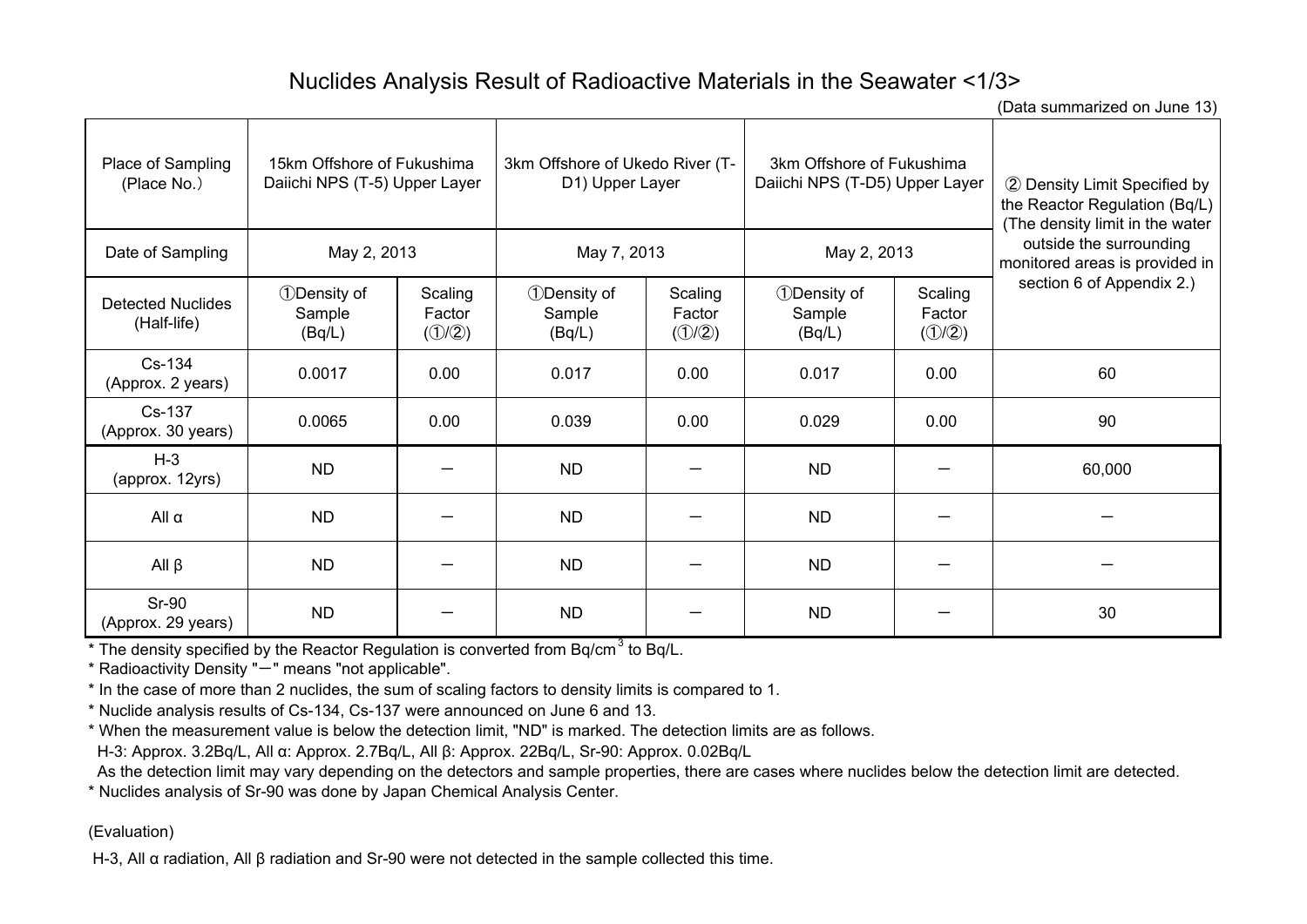# Nuclides Analysis Result of Radioactive Materials in the Seawater <2/3>

(Data summarized on June 13)

| Place of Sampling<br>(Place No.)        | 3km Offshore of Fukushima Daini<br>NPS (T-D9) Upper Layer |                                                  |                                                      |                                                  |                                                      |                                                  | 2 Density Limit Specified by<br>the Reactor Regulation (Bq/L)<br>(The density limit in the water |
|-----------------------------------------|-----------------------------------------------------------|--------------------------------------------------|------------------------------------------------------|--------------------------------------------------|------------------------------------------------------|--------------------------------------------------|--------------------------------------------------------------------------------------------------|
| Date of Sampling                        | May 8, 2013                                               |                                                  |                                                      |                                                  |                                                      |                                                  | outside the surrounding<br>monitored areas is provided in                                        |
| <b>Detected Nuclides</b><br>(Half-life) | <b><i><u>DDensity</u></i></b> of<br>Sample<br>(Bq/L)      | Scaling<br>Factor<br>$(\mathcal{D}/\mathcal{D})$ | <b><i><u>DDensity</u></i></b> of<br>Sample<br>(Bq/L) | Scaling<br>Factor<br>$(\mathcal{D}/\mathcal{D})$ | <b><i><u>DDensity</u></i></b> of<br>Sample<br>(Bq/L) | Scaling<br>Factor<br>$(\mathcal{D}/\mathcal{D})$ | section 6 of Appendix 2.)                                                                        |
| Cs-134<br>(Approx. 2 years)             | 0.019                                                     | 0.00                                             |                                                      |                                                  |                                                      |                                                  | 60                                                                                               |
| Cs-137<br>(Approx. 30 years)            | 0.041                                                     | 0.00                                             |                                                      |                                                  |                                                      |                                                  | 90                                                                                               |
| $H-3$<br>(approx. 12yrs)                | <b>ND</b>                                                 |                                                  |                                                      |                                                  |                                                      |                                                  | 60,000                                                                                           |
| All $\alpha$                            | ND                                                        |                                                  |                                                      |                                                  |                                                      |                                                  |                                                                                                  |
| $All \beta$                             | <b>ND</b>                                                 |                                                  |                                                      |                                                  |                                                      |                                                  |                                                                                                  |
| <b>Sr-90</b><br>(Approx. 29 years)      | 0.013                                                     | 0.00                                             |                                                      |                                                  |                                                      |                                                  | 30                                                                                               |

\* The density specified by the Reactor Regulation is converted from Bq/cm<sup>3</sup> to Bq/L.

\* Radioactivity Density "-" means "not applicable".

\* In the case of more than 2 nuclides, the sum of scaling factors to density limits is compared to 1.

\* Nuclide analysis results of Cs-134, Cs-137 were announced on June 13.

\* When the measurement value is below the detection limit, "ND" is marked. The detection limits are as follows.

H-3: Approx. 3.2Bq/L, All α: Approx. 2.7Bq/L, All β: Approx. 22Bq/L

As the detection limit may vary depending on the detectors and sample properties, there are cases where nuclides below the detection limit are detected.

\* Nuclides analysis of Sr-90 was done by Japan Chemical Analysis Center.

### (Evaluation)

Although Sr-90 was detected supposedly as a result of this accident, it is less than the density limit in the water which is specified by the announcement.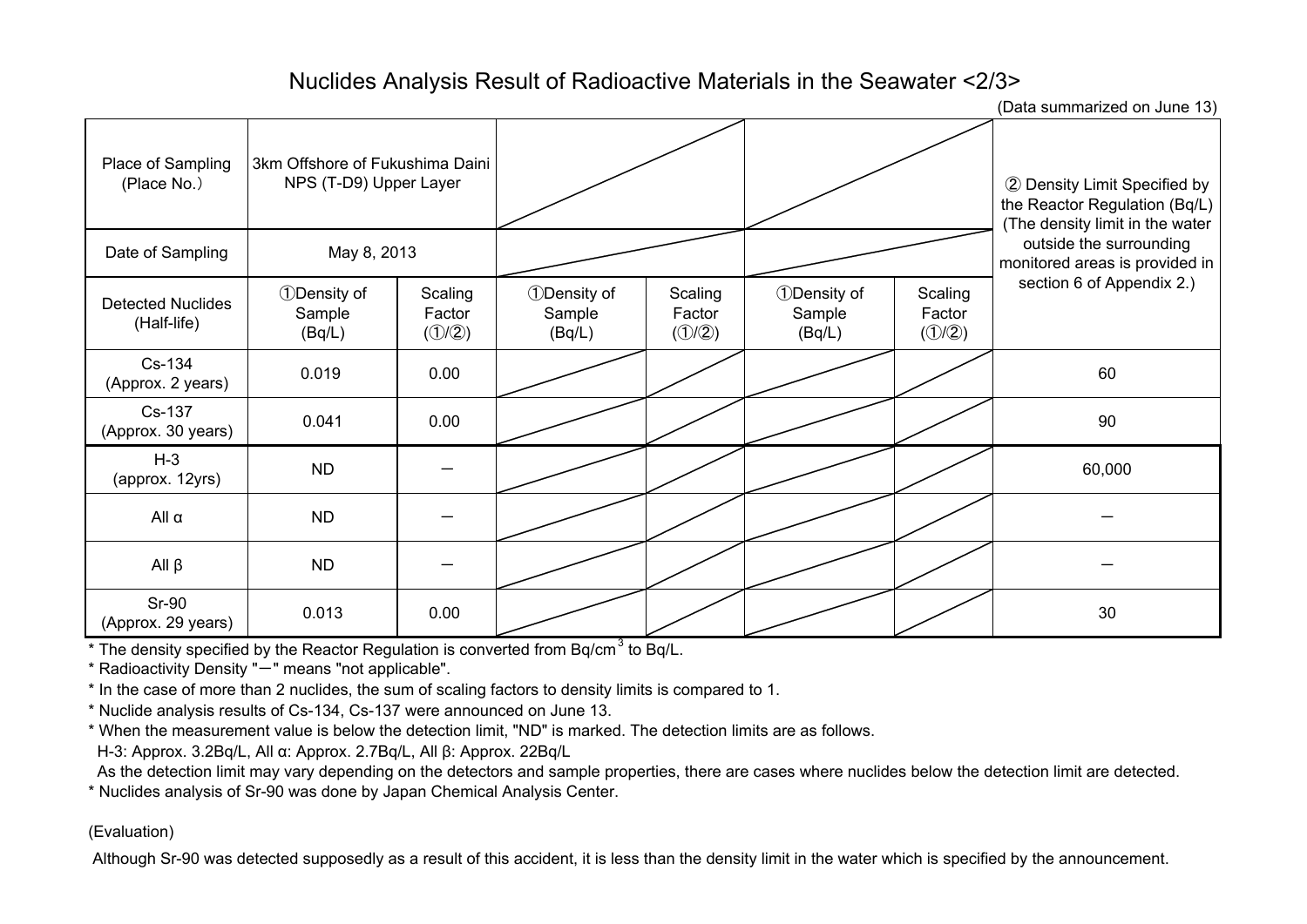# Nuclides Analysis Result of Radioactive Materials in the Seawater <3/3>

(Data summarized on June 13)

|                                         |                                                                                                                                         |                                                  |                                                                                                                             |                                                  |                                                     |                                                  | $\mu$ bata samman zoa on sanc $\mu$ o                                                            |  |
|-----------------------------------------|-----------------------------------------------------------------------------------------------------------------------------------------|--------------------------------------------------|-----------------------------------------------------------------------------------------------------------------------------|--------------------------------------------------|-----------------------------------------------------|--------------------------------------------------|--------------------------------------------------------------------------------------------------|--|
| Place of Sampling<br>(Place No.)        | North of Unit 5-6 Discharge<br>Channel at Fukushima Daiichi<br><b>NPS</b><br>(Approx. 30m North of Unit 5-6<br>Discharge Channel) (T-1) |                                                  | Around South Discharge Channel<br>of Fukushima Daiichi NPS<br>(Appox. 1.3km South of Unit 1-4<br>Discharge Channel) (T-2-1) |                                                  |                                                     |                                                  | 2 Density Limit Specified by<br>the Reactor Regulation (Bq/L)<br>(The density limit in the water |  |
| Date of Sampling                        | May 13, 2013                                                                                                                            |                                                  | May 13, 2013                                                                                                                |                                                  |                                                     |                                                  | outside the surrounding<br>monitored areas is provided in                                        |  |
| <b>Detected Nuclides</b><br>(Half-life) | <b>1</b> Density of<br>Sample<br>(Bq/L)                                                                                                 | Scaling<br>Factor<br>$(\mathcal{D}/\mathcal{D})$ | <b>1</b> Density of<br>Sample<br>(Bq/L)                                                                                     | Scaling<br>Factor<br>$(\mathcal{D}/\mathcal{D})$ | <b><i><u>Density</u></i></b> of<br>Sample<br>(Bq/L) | Scaling<br>Factor<br>$(\mathcal{D}/\mathcal{D})$ | section 6 of Appendix 2.)                                                                        |  |
| $I-131$<br>(Approx. 8 days)             | <b>ND</b>                                                                                                                               |                                                  | <b>ND</b>                                                                                                                   |                                                  |                                                     |                                                  | 40                                                                                               |  |
| Cs-134<br>(Approx. 2 years)             | <b>ND</b>                                                                                                                               |                                                  | <b>ND</b>                                                                                                                   |                                                  |                                                     |                                                  | 60                                                                                               |  |
| Cs-137<br>(Approx. 30 years)            | <b>ND</b>                                                                                                                               |                                                  | <b>ND</b>                                                                                                                   |                                                  |                                                     |                                                  | 90                                                                                               |  |
| $H-3$<br>(approx. 12yrs)                | <b>ND</b>                                                                                                                               |                                                  | <b>ND</b>                                                                                                                   |                                                  |                                                     |                                                  | 60,000                                                                                           |  |
| All $\alpha$                            | <b>ND</b>                                                                                                                               |                                                  | <b>ND</b>                                                                                                                   |                                                  |                                                     |                                                  |                                                                                                  |  |
| $All \beta$                             | <b>ND</b>                                                                                                                               |                                                  | <b>ND</b>                                                                                                                   |                                                  |                                                     |                                                  |                                                                                                  |  |
| <b>Sr-90</b><br>(Approx. 29 years)      | 0.26                                                                                                                                    | 0.01                                             | 0.22                                                                                                                        | 0.01                                             |                                                     |                                                  | 30                                                                                               |  |

\* The density specified by the Reactor Regulation is converted from Bq/cm<sup>3</sup> to Bq/L.

 $*$  Radioactivity Density " $-$ " means "not applicable".

\* In the case of more than 2 nuclides, the sum of scaling factors to density limits is compared to 1.

\* Nuclide analysis results of I-131, Cs-134, Cs-137 and All β obtained at "Around South Discharge Channel of Fukushima Daiichi NPS " were announced on May

\* When the measurement value is below the detection limit, "ND" is marked. The detection limits are as follows.

I-131: Approx. 0.40Bq/L, Cs-134: Approx. 0.89Bq/L, Cs-137: Approx. 1.3Bq/L,

H-3: Approx. 3.1Bq/L, All α: Approx. 0.13Bq/L, All β: Approx. 24Bq/L,

As the detection limit may vary depending on the detectors and sample properties, there are cases where nuclides below the detection limit are detected.

\* Nuclides analysis of Sr-90 was done by Japan Chemical Analysis Center.

#### (Evaluation)

Although Sr-90 was detected supposedly as a result of this accident, it is less than the density limit in the water which is specified by the announcement.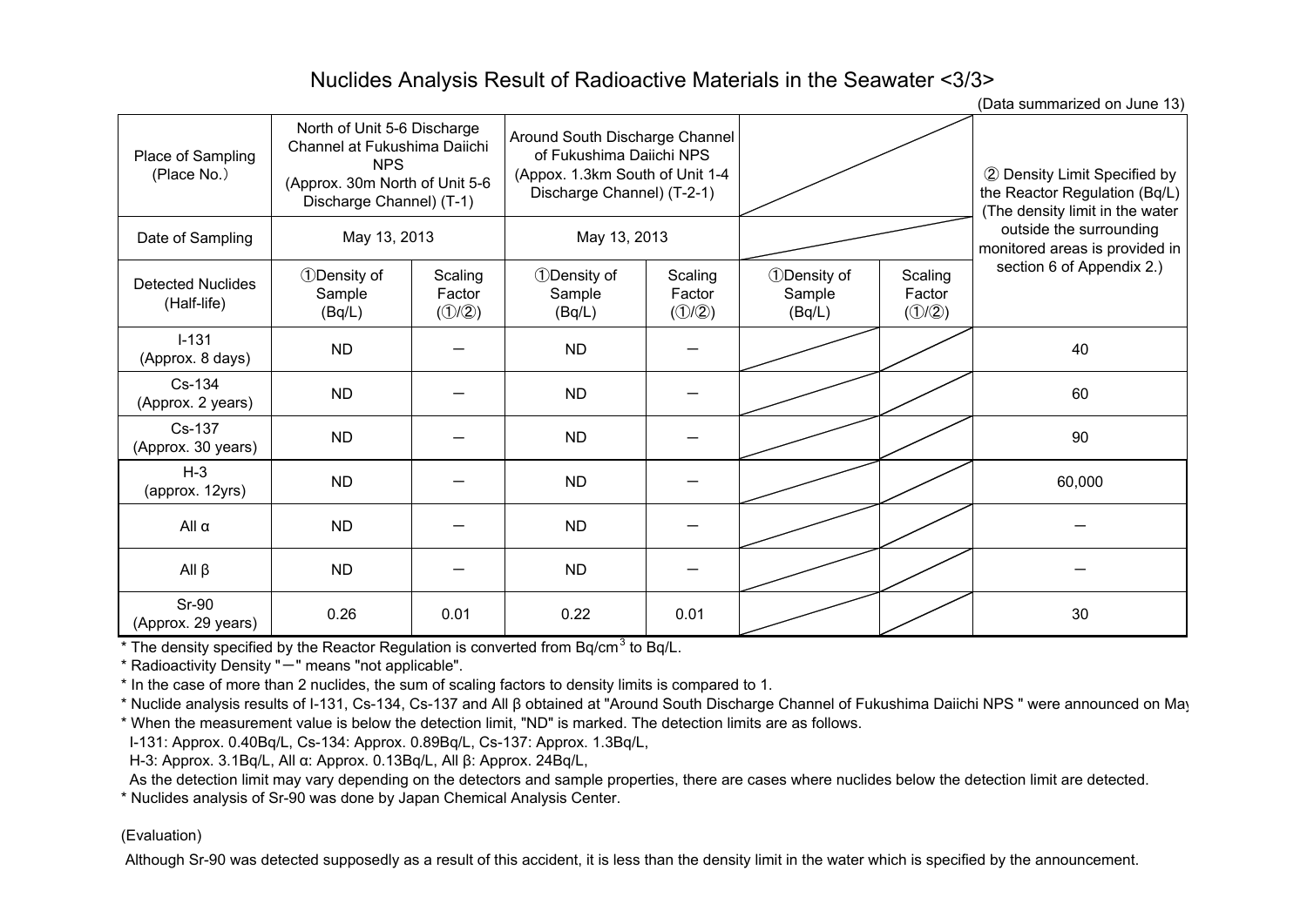## Radioactivity Density of the Seawater at 1F Units 5-6 North Discharge Channel (Bq/L)

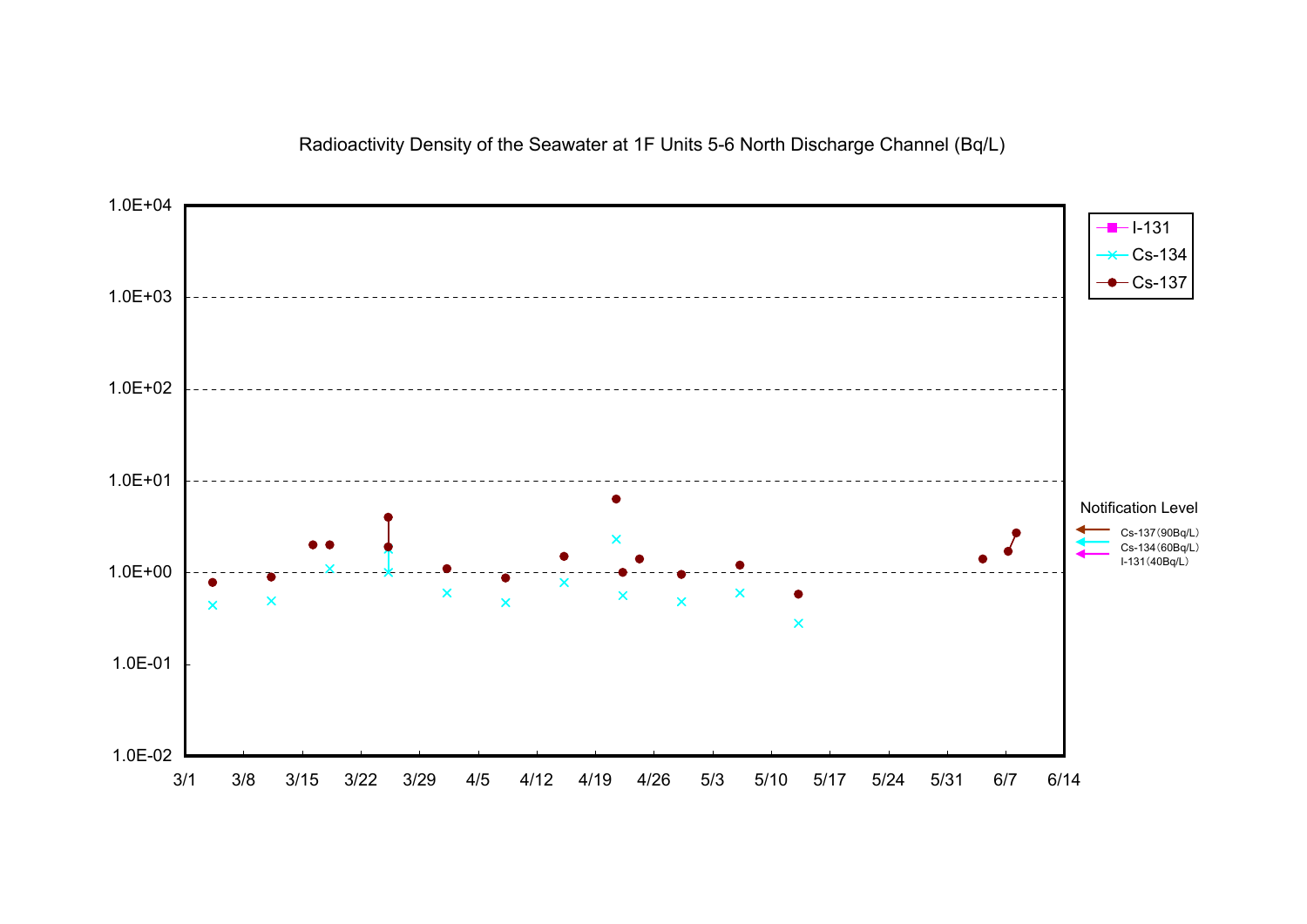## Radioactivity Density of the Seawater at 1F South Discharge Channel (Bq/L)

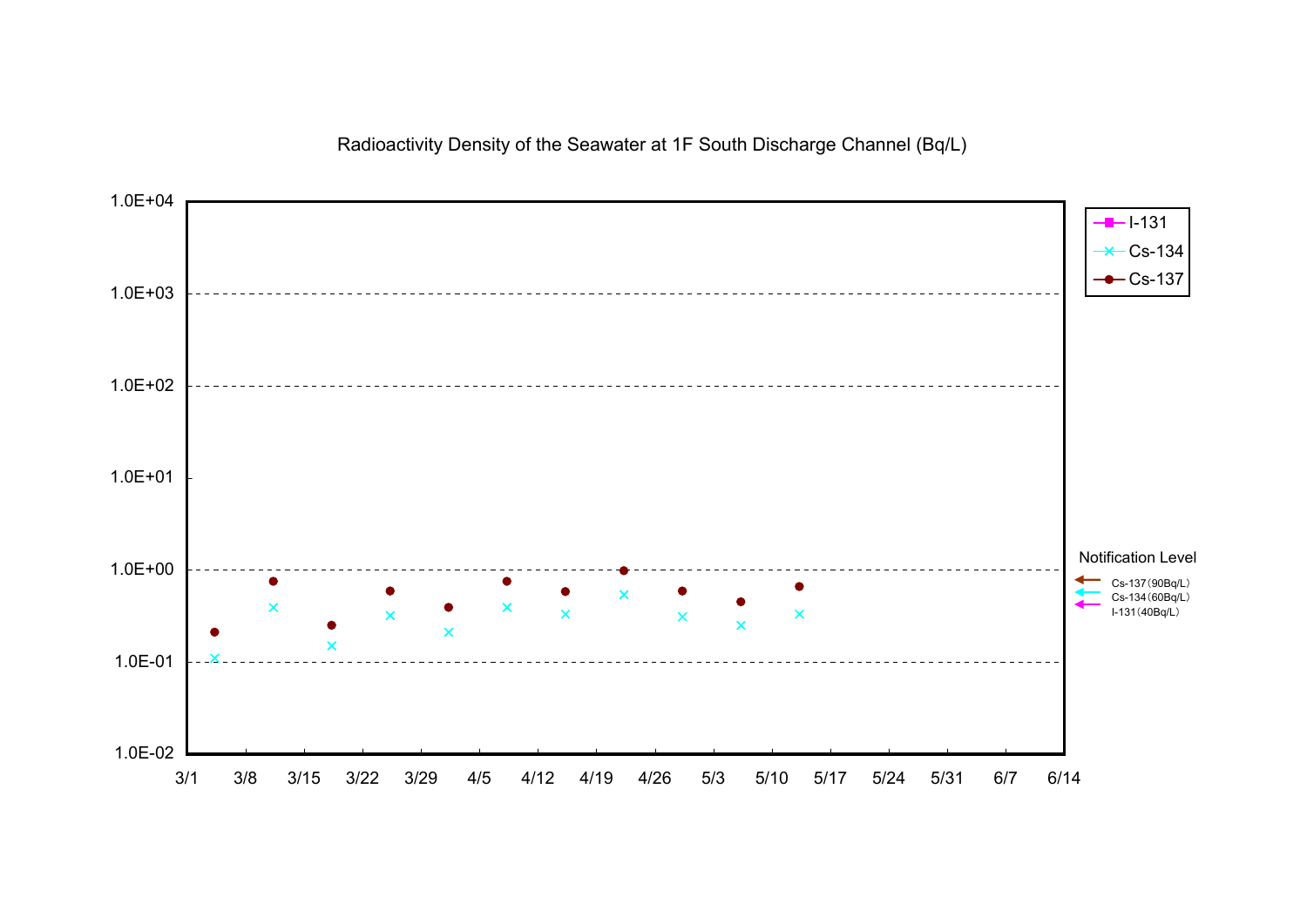Radioactivity Density of the Seawater at 2F North Discharge Channel (Bq/L)

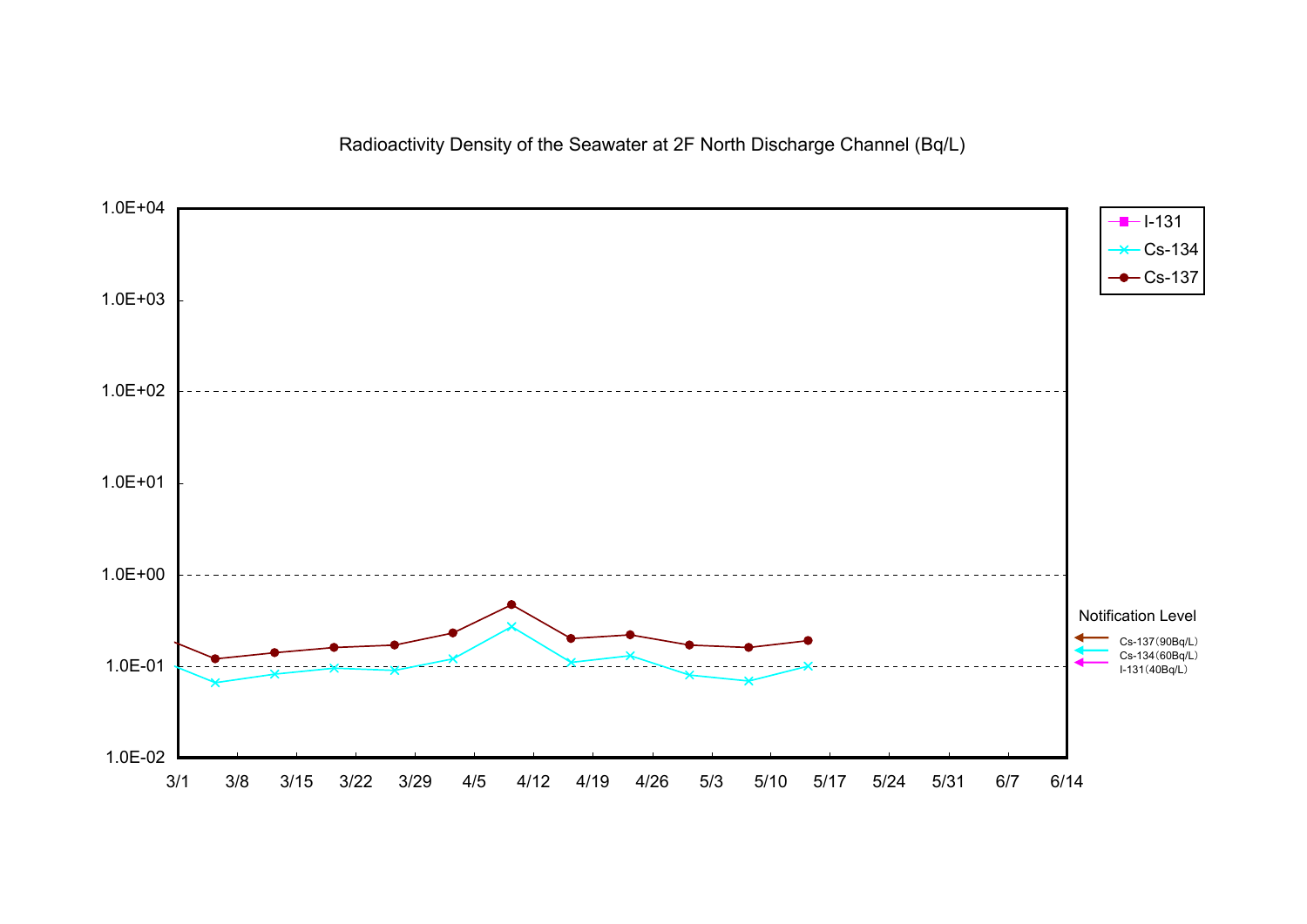## Radioactivity Density of the Seawater Around the South Side of Kitasakogawa (Bq/L)

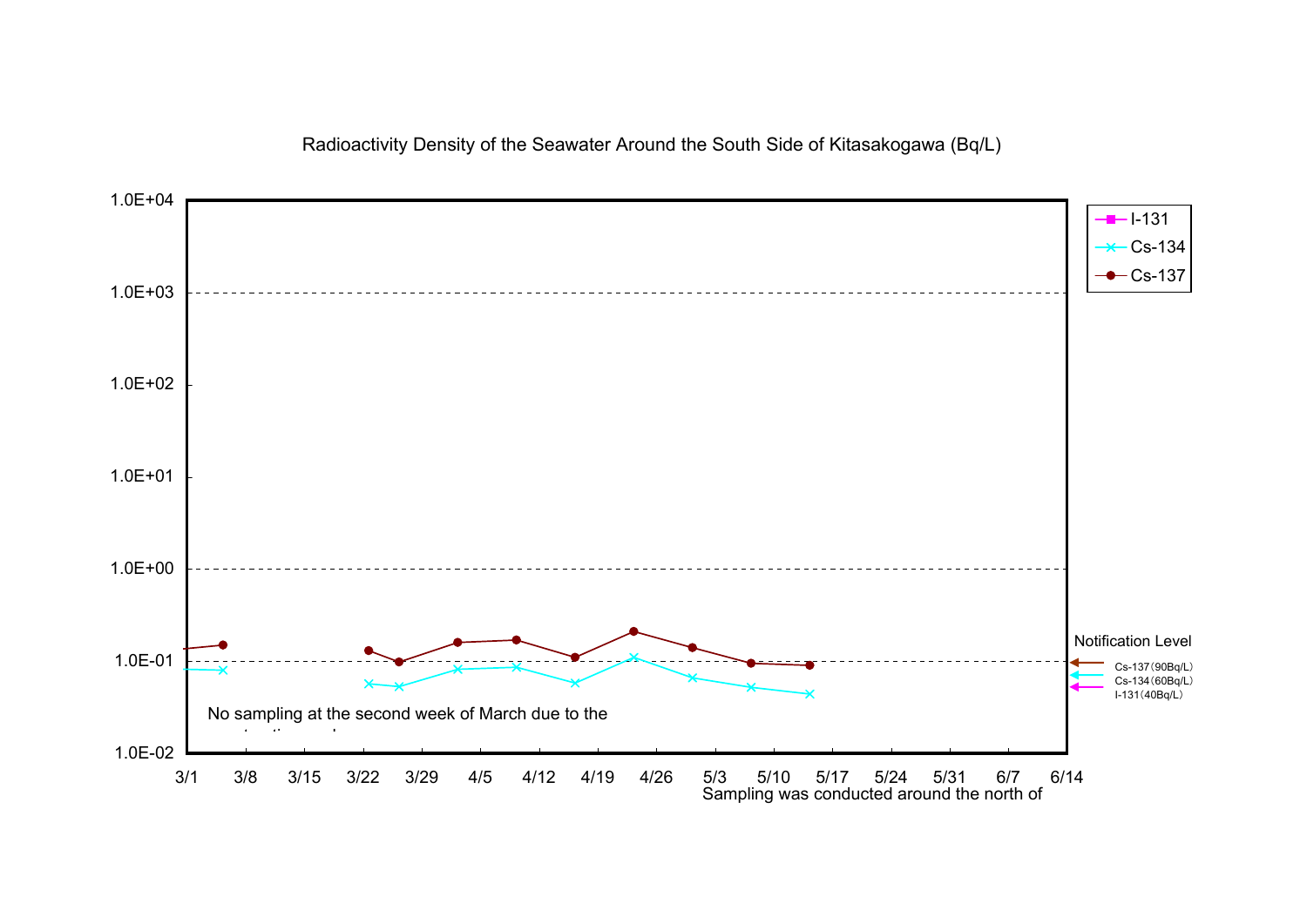Radioactivity Density of the Seawater at 3km Offshore of Odaka Ward (T-14) Upper Layer (Bq/L)

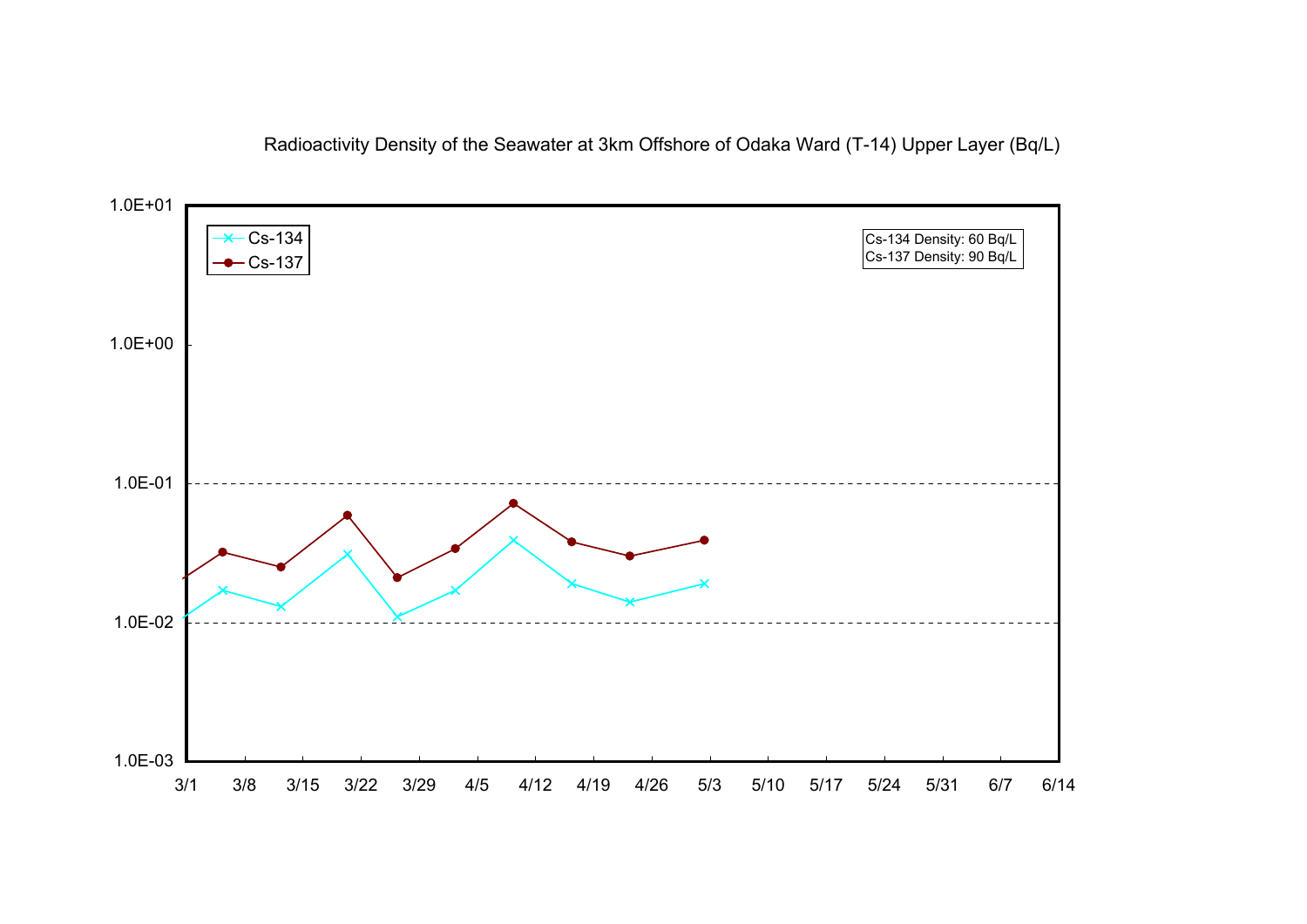Radioactivity Density of the Seawater at 3km Offshore of Odaka Ward (T-14) Lower Layer (Bq/L)

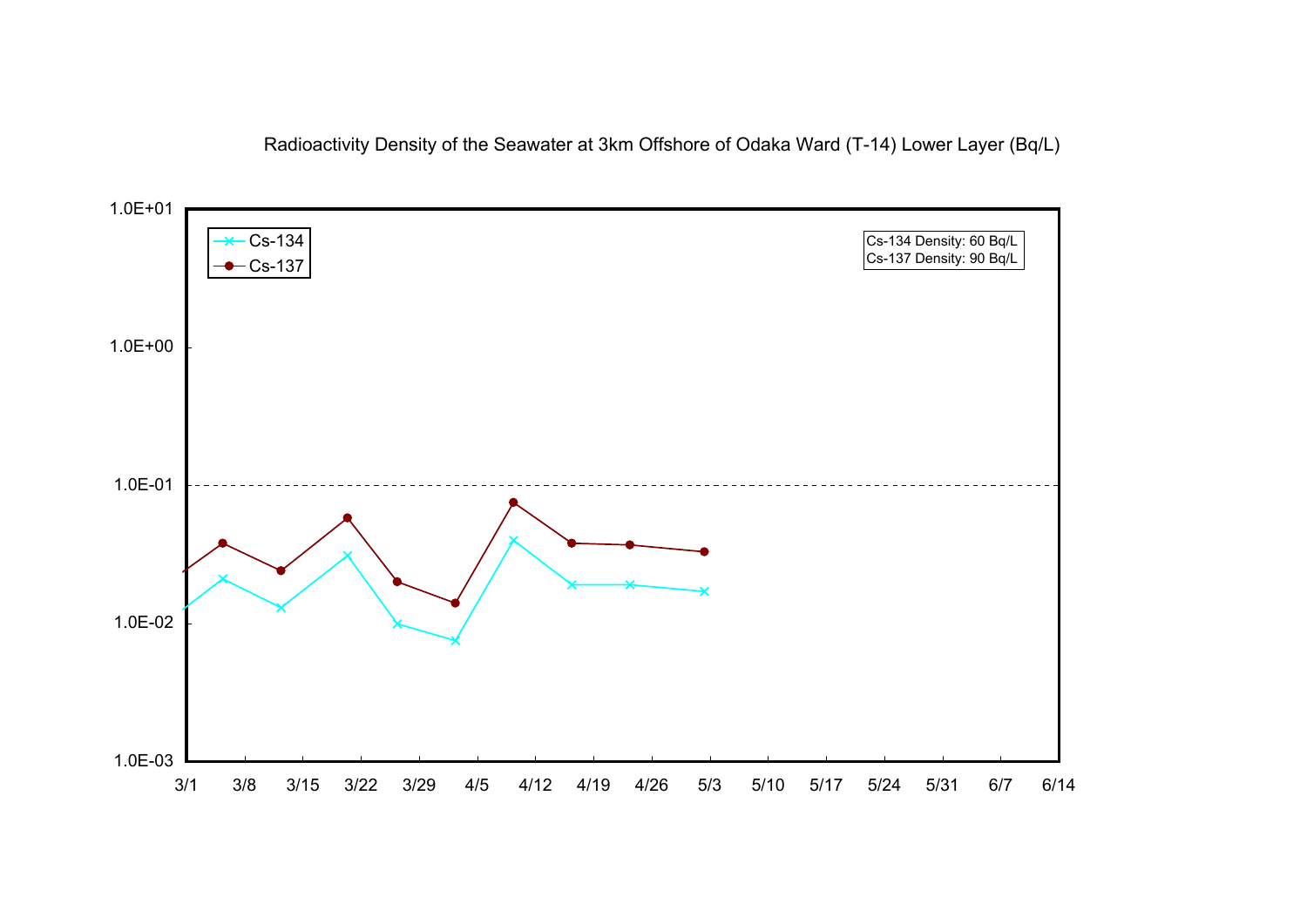Radioactivity Density of the Seawater at 3km Offshore of Ukedo River (T-D1) Upper Layer (Bq/L)

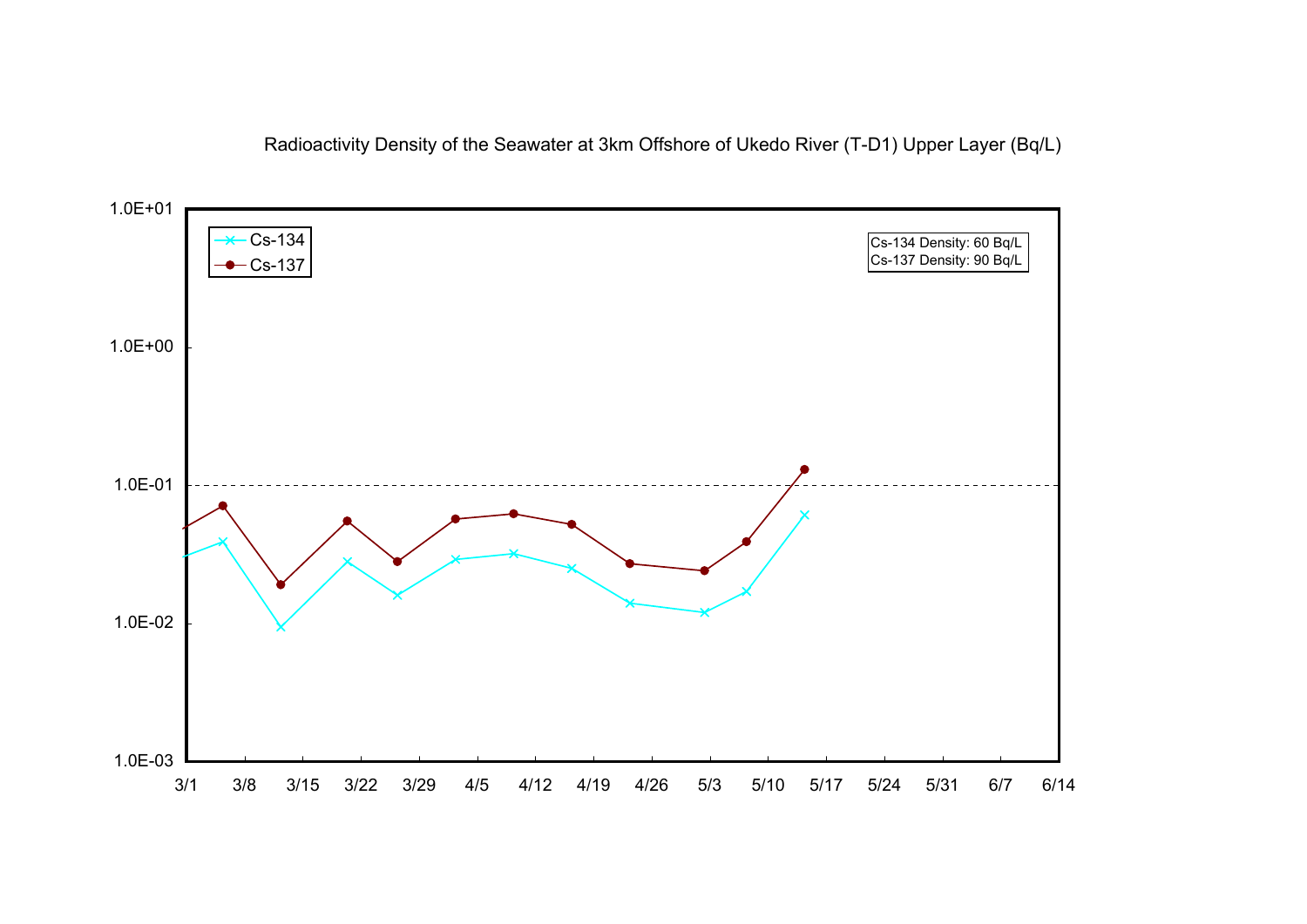Radioactivity Density of the Seawater at 3km Offshore of Ukedo River (T-D1) Lower Layer (Bq/L)

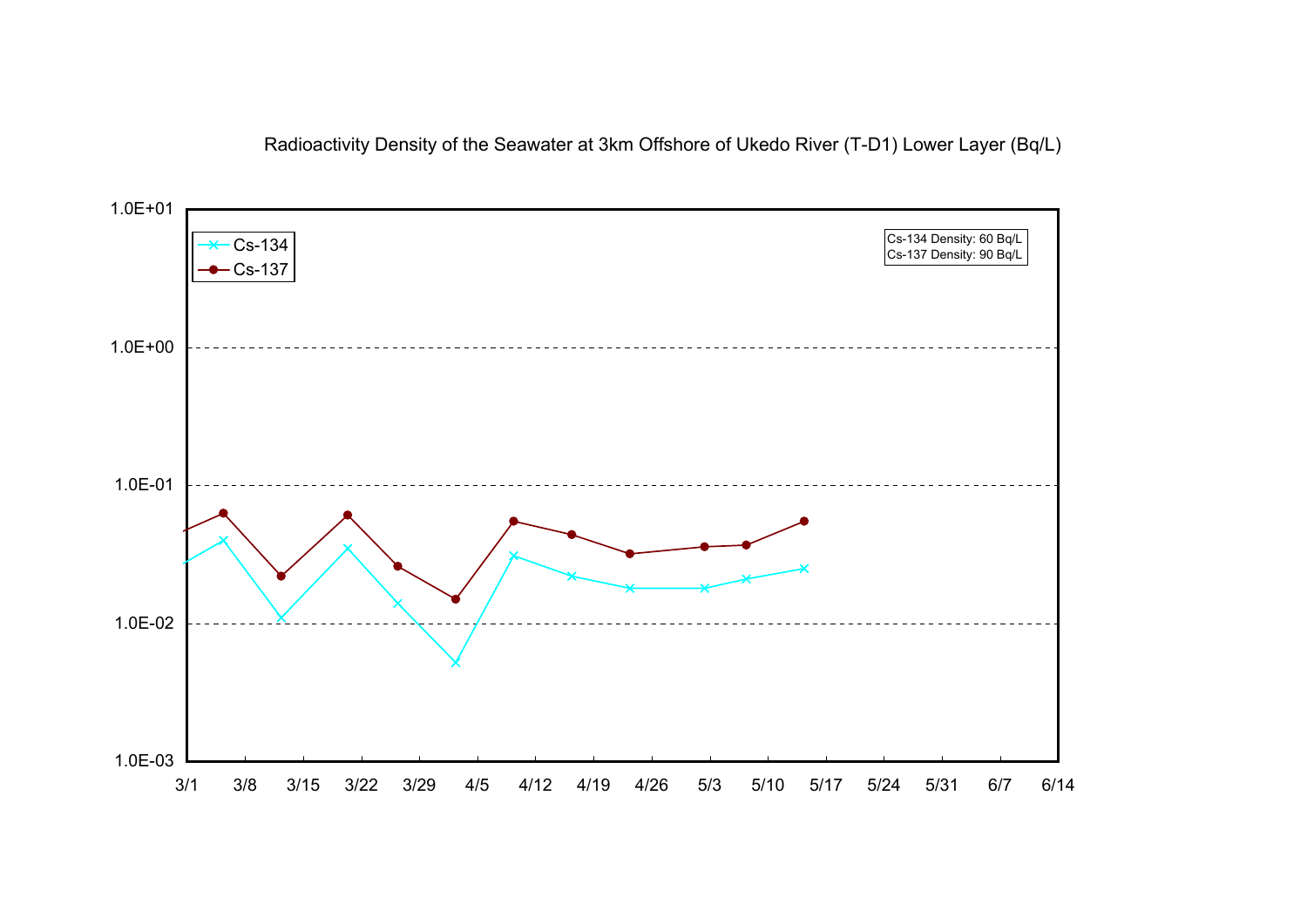Radioactivity Density of the Seawater at 3km Offshore of Fukushima Daiichi NPS (T-D5) Upper Layer (Bq/L)

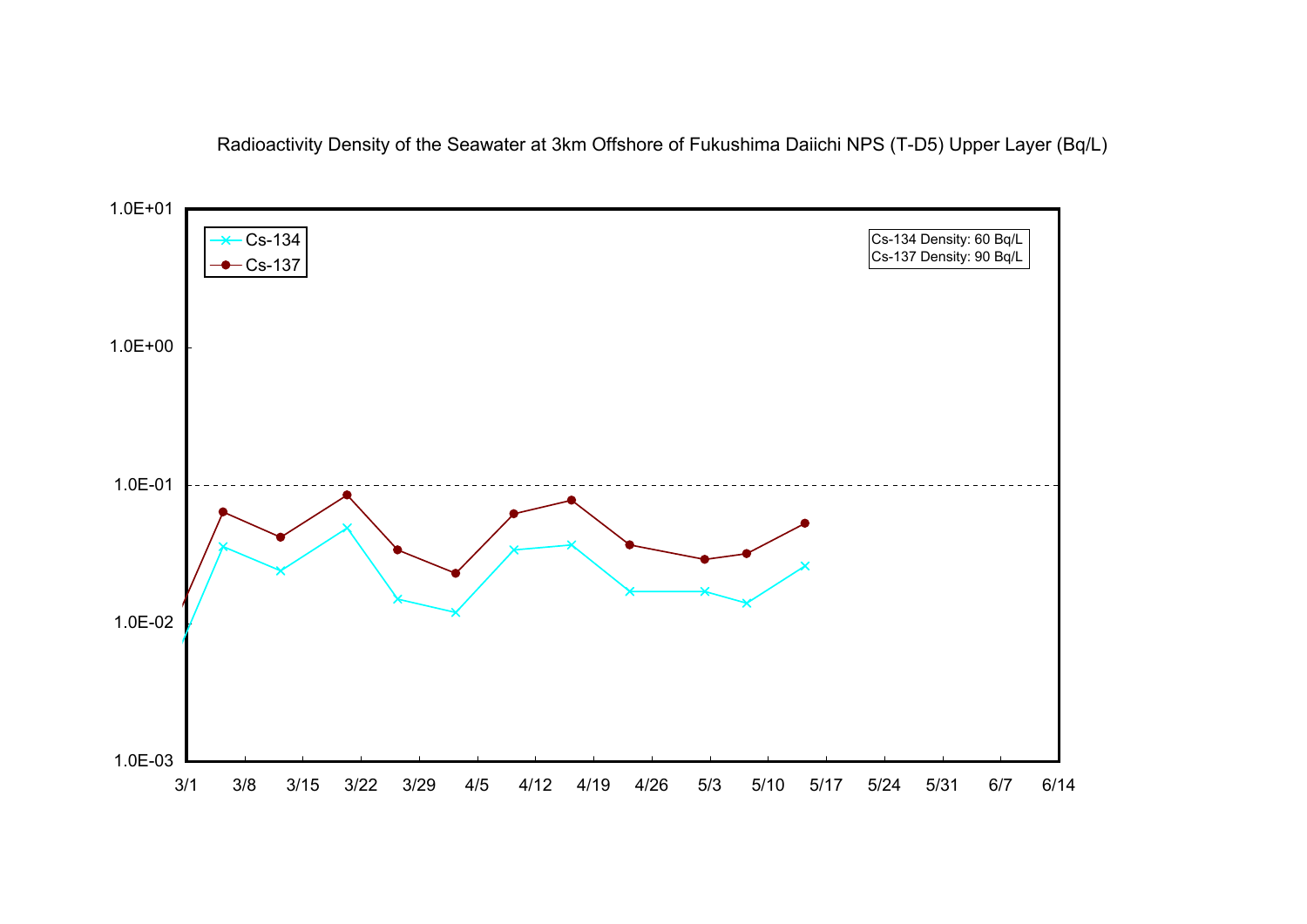Radioactivity Density of the Seawater at 3km Offshore of Fukushima Daiichi NPS (T-D5) Lower Layer (Bq/L)

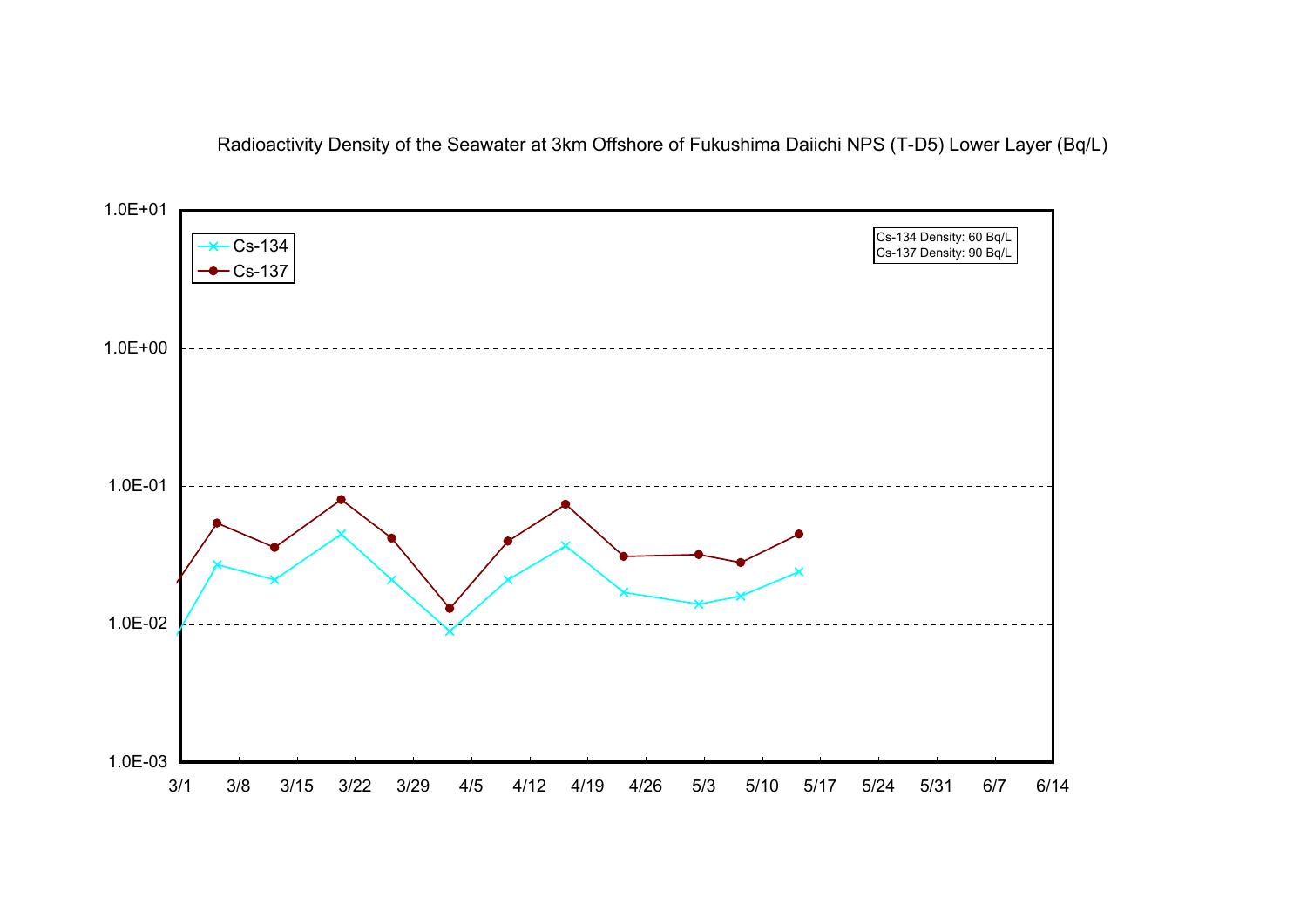Radioactivity Density of the Seawater at 3km Offshore of Fukushima Daini NPS (T-D9) Upper Layer (Bq/L)

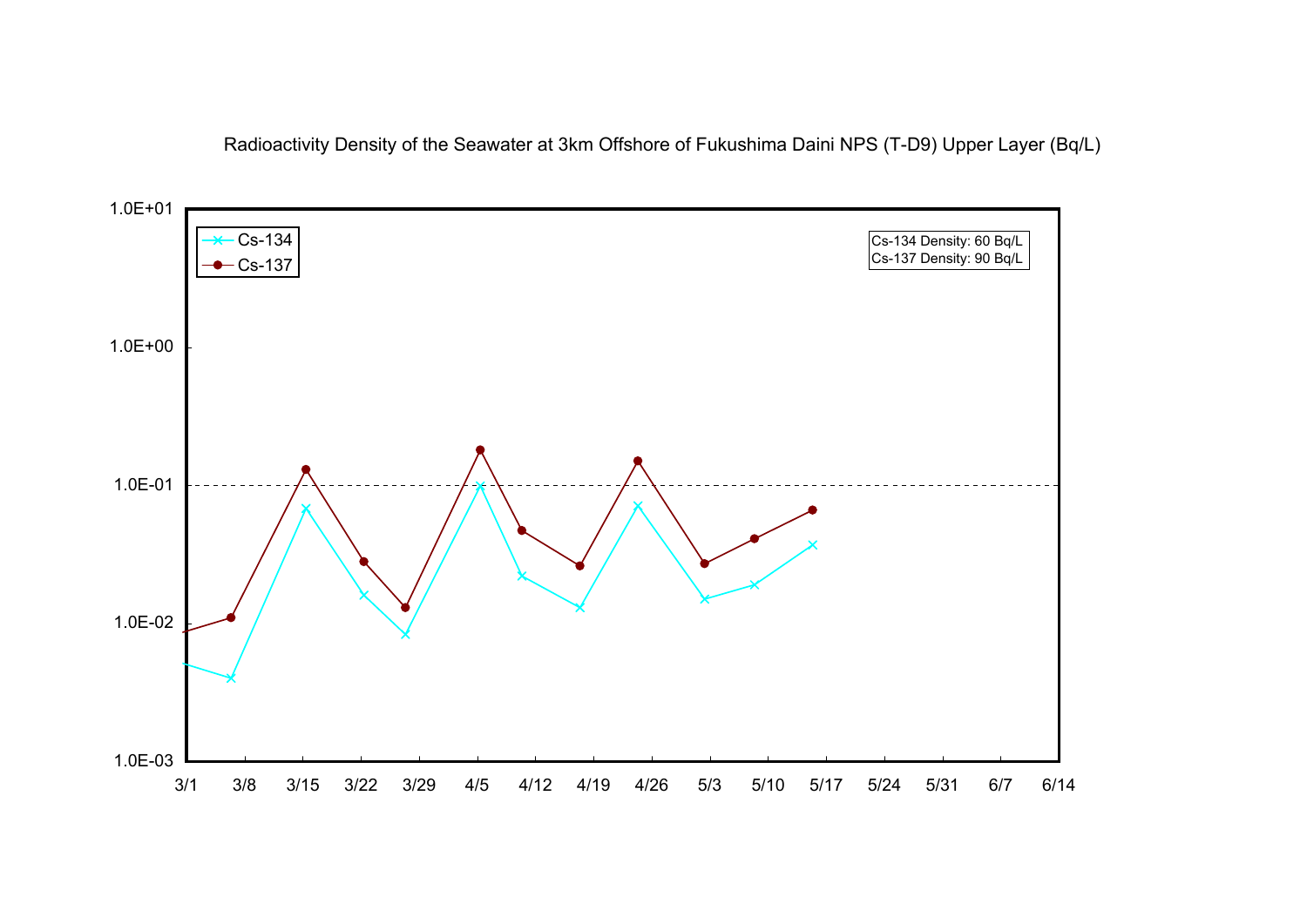Radioactivity Density of the Seawater at 3km Offshore of Fukushima Daini NPS (T-D9) Lower Layer (Bq/L)

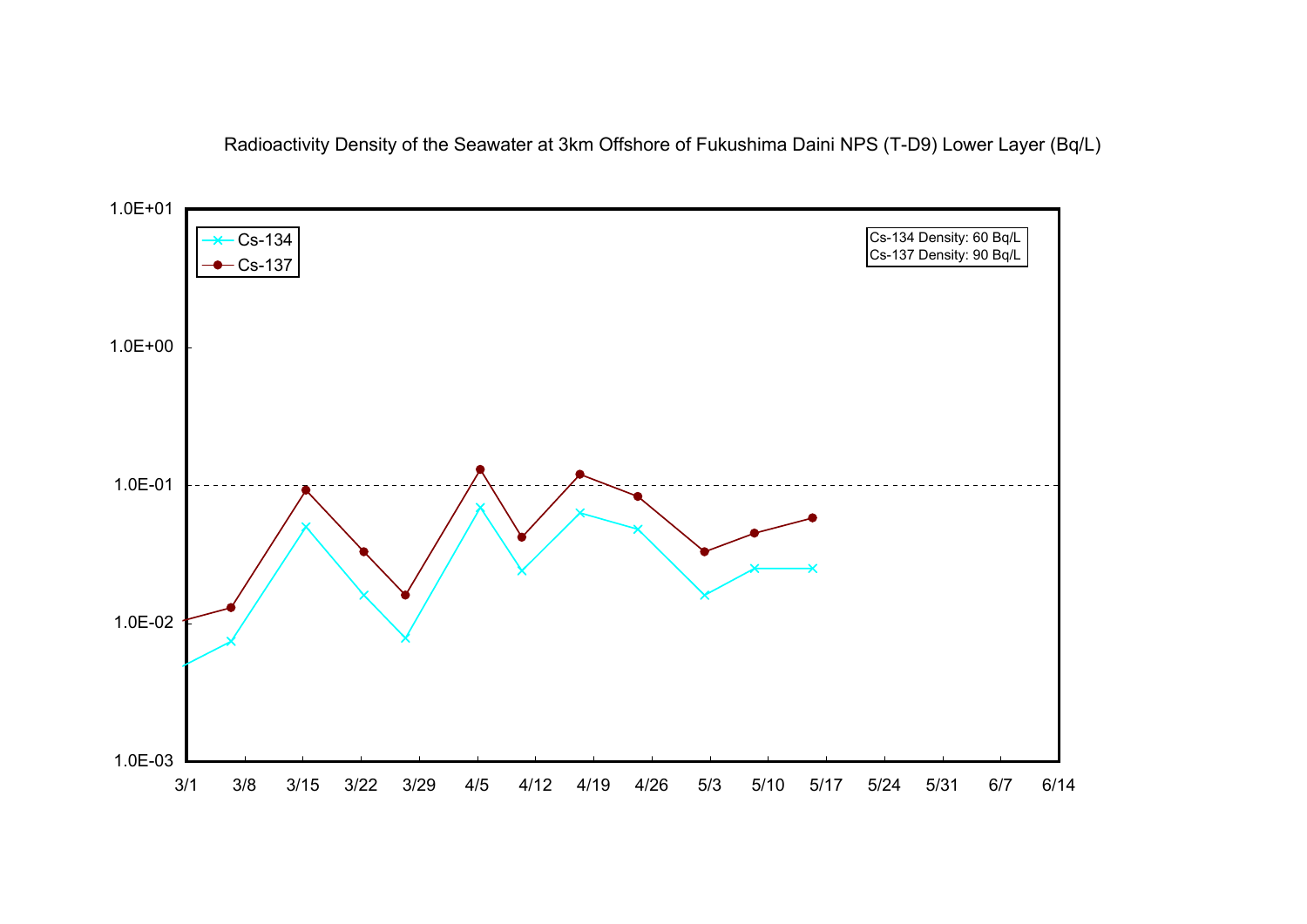Radioactivity Density of the Seawater at 15km Offshore of Fukushima Daiichi NPS (T-5) Upper Layer (Bq/L)

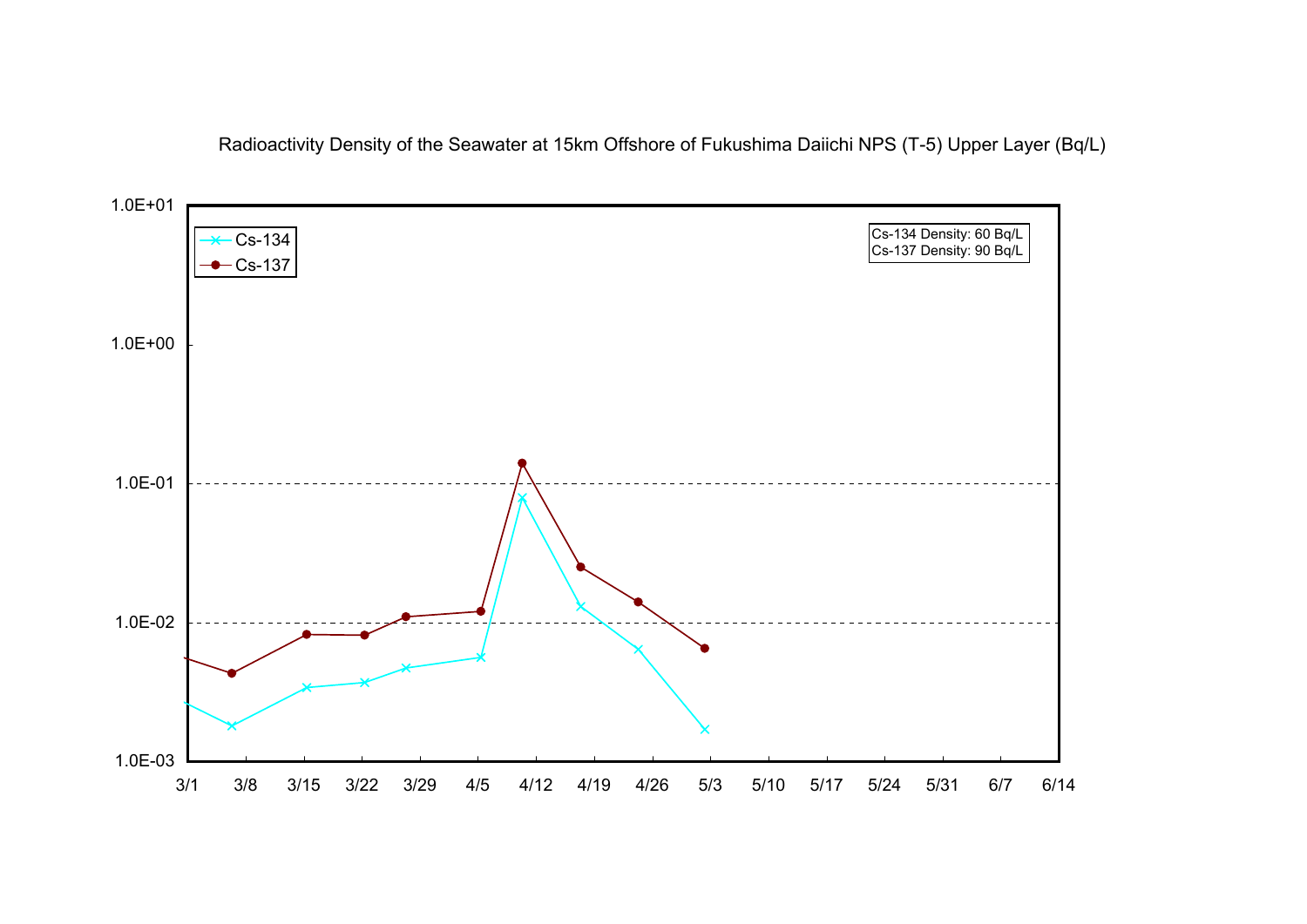Radioactivity Density of the Seawater at 15km Offshore of Fukushima Daiichi NPS (T-5) Lower Layer (Bq/L)

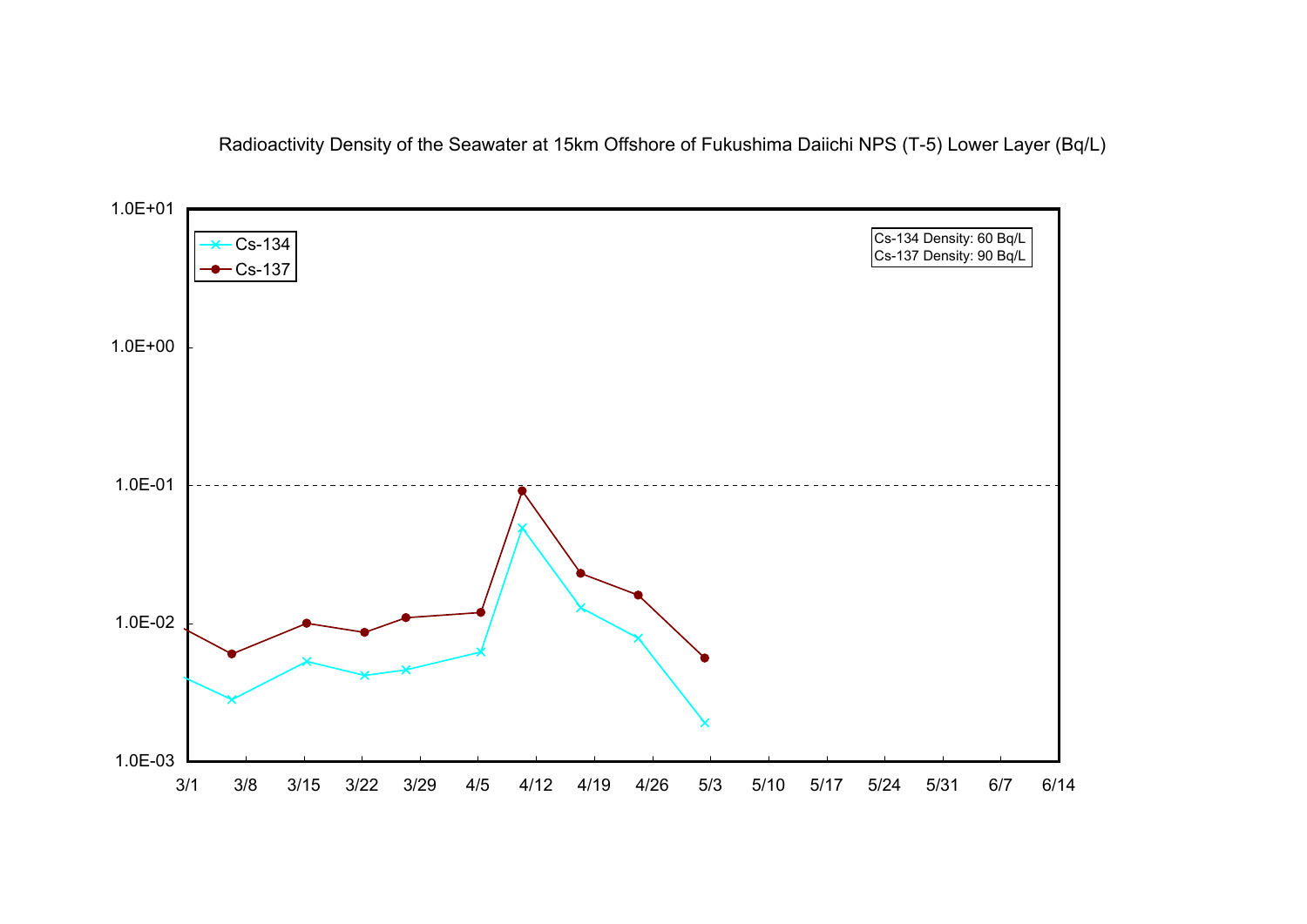Radioactivity Density of the Seawater at 3km Offshore of Iwasawa Shore (T-11) Upper Layer (Bq/L)